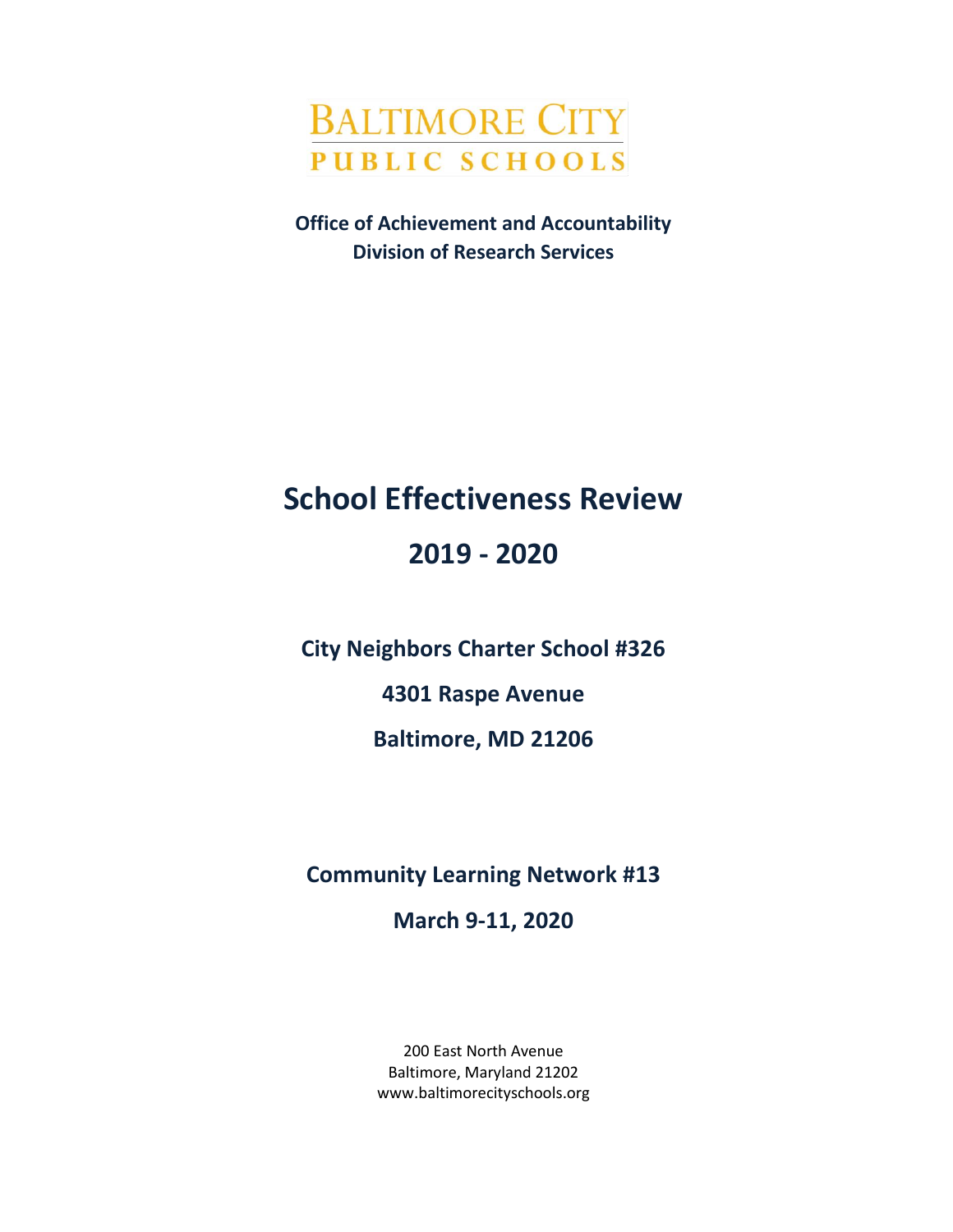## TABLE OF CONTENTS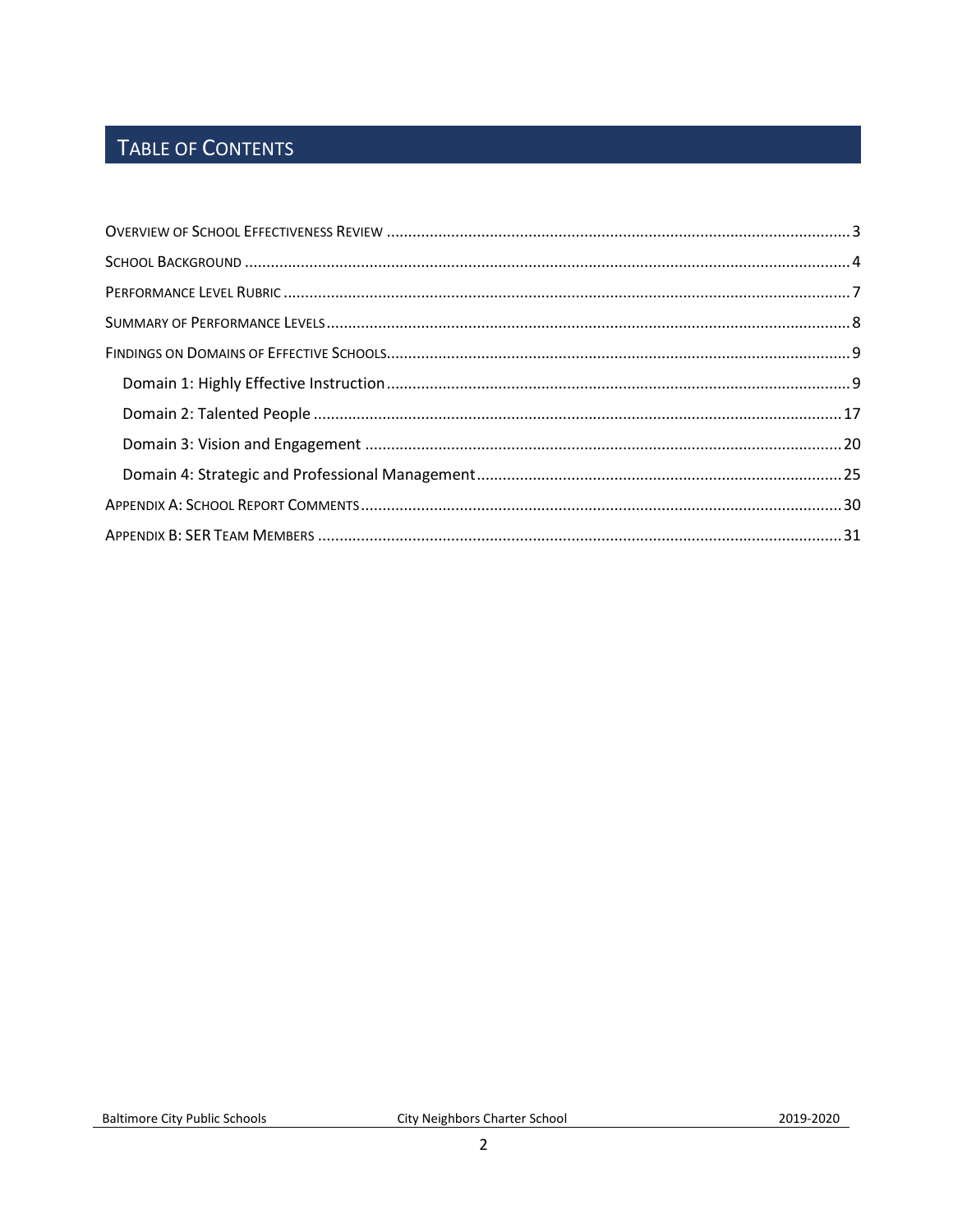### <span id="page-2-0"></span>OVERVIEW OF SCHOOL EFFECTIVENESS REVIEW

Baltimore City Public Schools (City Schools) developed the School Effectiveness Framework and the School Effectiveness Review process in 2009. The School Effectiveness Review (SER) uses trained school reviewers to measure a school's effectiveness against City Schools' School Effectiveness Standards. The School Effectiveness Standards are aligned with City Schools' effectiveness frameworks for teachers and school leaders.

The SER provides an objective and evidence-based analysis of how well a school is working to educate its students. It generates a rich layer of qualitative data that may not be revealed when evaluating a school solely on student performance outcomes. It also provides district and school-level staff with objective and useful information when making strategic decisions that impact student achievement.

The SER team, comprised of representatives from City Schools who have extensive knowledge about schools and instruction, gathered information from teachers, students, parents, and leadership during a two-and-ahalf-day site visit. During the visit, the SER team observed classrooms, reviewed selected school documents, and conducted focus groups with school leadership, teachers, students, and parents. The SER team analyzed evidence collected over the course of the SER to determine the extent to which key actions have been adopted and implemented at the school. This report summarizes the ratings in the four domains and related key actions, provides evidence to support the ratings, and – based on a rubric – allocates a performance level for each key action. More information about the SER process is detailed in the School Effectiveness Review protocol, located on the City Schools website and available upon request from the Office of Achievement and Accountability in City Schools.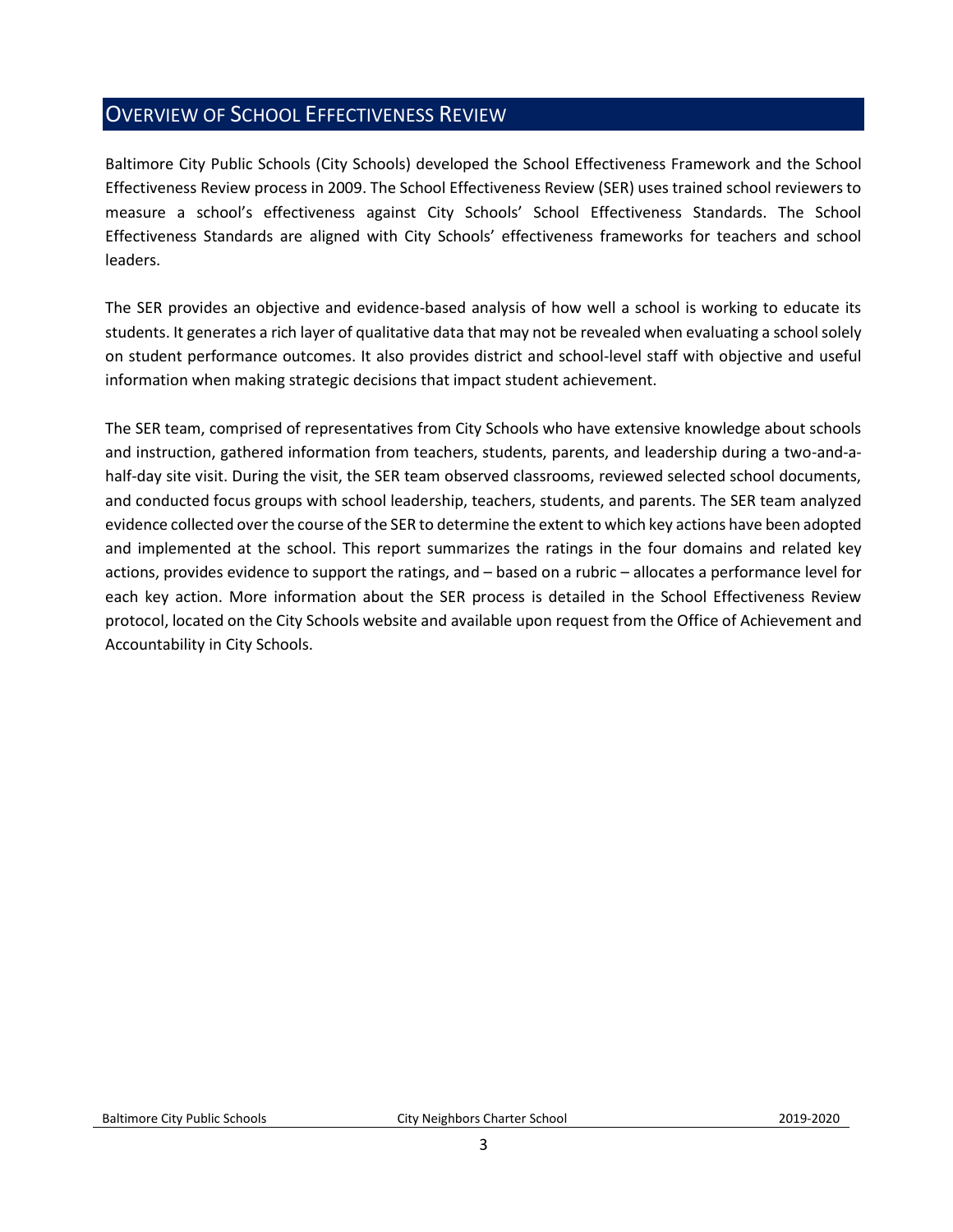## <span id="page-3-0"></span>SCHOOL BACKGROUND

City Neighbors Charter School serves approximately 230 students in Kindergarten through eighth grade. The school is in the northeast quadrant Baltimore.

#### **School Leadership and Staffing:**

The principal, Kate Seidl, has been at the school for 4 years and with the district for 4 years in various roles. For the purpose of this SER site visit, staff designated as school leadership are listed below.

| <b>School Leadership Focus Group Members</b> |           |  |  |
|----------------------------------------------|-----------|--|--|
| Name                                         | Role      |  |  |
| Kate Seidl                                   | Principal |  |  |

| <b>School Leadership</b>                    |                                             |                                 | <b>Total Number of Staff</b> |
|---------------------------------------------|---------------------------------------------|---------------------------------|------------------------------|
| $\boxtimes$ Principal                       | $\square$ Dean                              | $\Box$ Other:                   | 1                            |
| $\square$ Asst. Principal                   | $\Box$ Teacher - Lead                       | $\Box$ Other:                   |                              |
| $\Box$ Educational Associate                | $\Box$ Teacher - Mentor                     | $\Box$ Other:                   |                              |
| <b>Resource Teachers and Specialists</b>    |                                             |                                 | <b>Total Number of Staff</b> |
| $\boxtimes$ Physical Education              | $\Box$ ESOL Specialist                      | $\Box$ Library Media Specialist | 9                            |
| $\boxtimes$ Technology                      | $\Box$ Reading Specialist                   | $\Box$ Other:                   |                              |
| $\boxtimes$ Music                           | $\Box$ Math Specialist                      | $\Box$ Other:                   |                              |
| $\boxtimes$ Art                             | $\Box$ Climate Specialist                   | $\Box$ Other:                   |                              |
| $\boxtimes$ Special Educator                | $\Box$ Science Specialist                   |                                 |                              |
| <b>Student Support Personnel</b>            |                                             |                                 | <b>Total Number of Staff</b> |
| $\Box$ Guidance Counselor                   | $\boxtimes$ Mental/Physical Health Provider |                                 | 6                            |
| $\boxtimes$ Speech Pathologist              | $\Box$ College and Career Coach             |                                 |                              |
| $\Box$ Behavior Interventionist             | $\boxtimes$ Social Worker                   |                                 |                              |
| $\boxtimes$ Psychologist                    | $\boxtimes$ Other: Dean of                  |                                 |                              |
|                                             | Culture                                     |                                 |                              |
| <b>Classroom Teachers and Paraeducators</b> |                                             |                                 | <b>Total Number of Staff</b> |
| $\boxtimes$ Classroom Teachers              |                                             |                                 | 22                           |
| <b>Career Technology Education Teachers</b> |                                             |                                 |                              |
| $\boxtimes$ Paraeducators                   |                                             |                                 |                              |
| $\boxtimes$ Other: Teaching Fellows         |                                             |                                 |                              |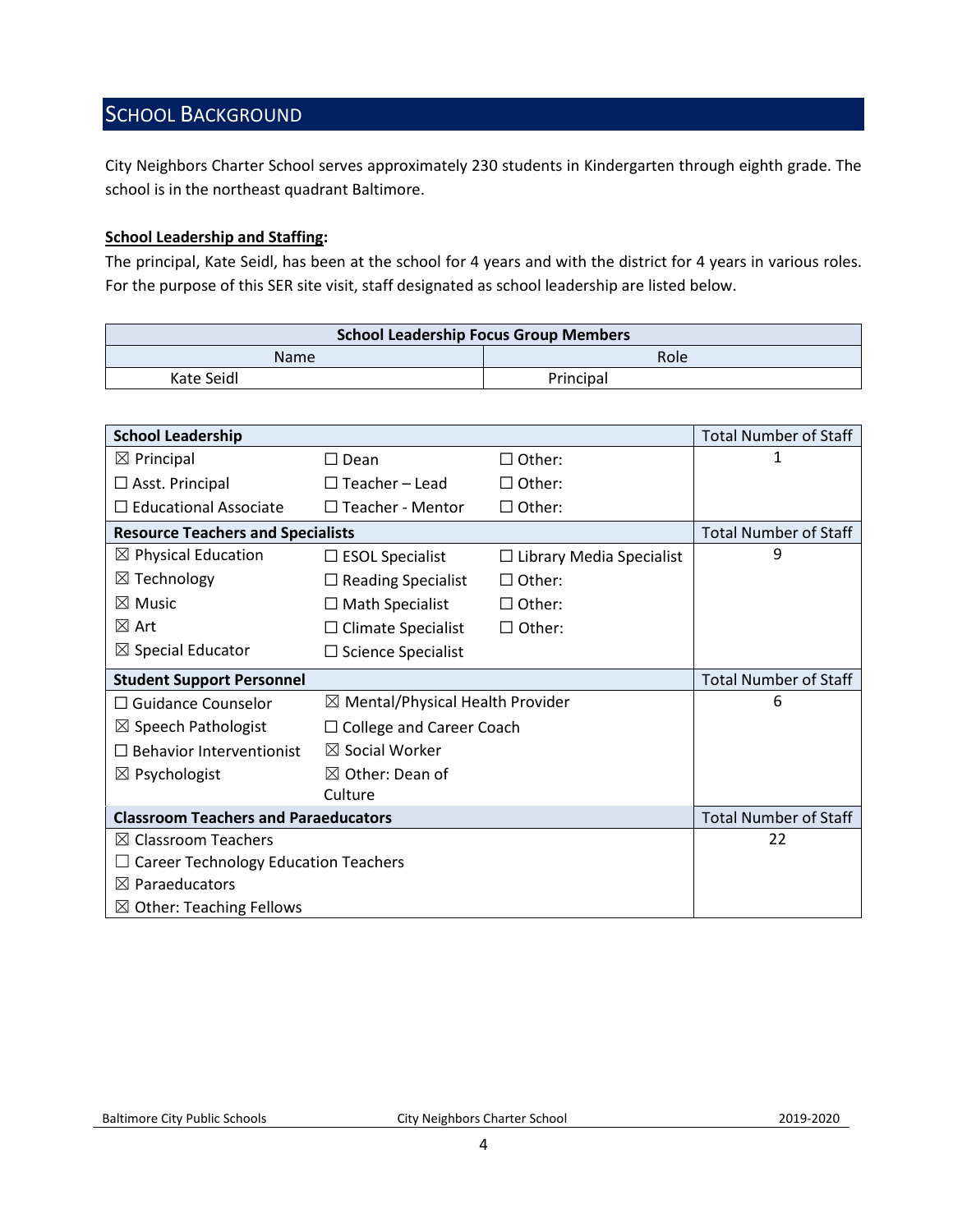#### **School Programs, Initiatives and Designations:**

| <b>Programs, Initiatives and Designations</b>  | <b>Supports Provided/Notes</b>                                                                                                                                                         |
|------------------------------------------------|----------------------------------------------------------------------------------------------------------------------------------------------------------------------------------------|
| $\Box$ Literacy Intensive Site                 |                                                                                                                                                                                        |
| $\Box$ Literacy Coach                          |                                                                                                                                                                                        |
| $\Box$ Social and Emotional Learning Site      |                                                                                                                                                                                        |
| $\Box$ Student Wholeness Specialist            |                                                                                                                                                                                        |
| $\Box$ Student Wholeness Room                  |                                                                                                                                                                                        |
| $\Box$ Restorative Practice Intensive Site     |                                                                                                                                                                                        |
| $\Box$ Gifted and Advanced Learning Program    |                                                                                                                                                                                        |
| $\Box$ Ingenuity                               |                                                                                                                                                                                        |
| $\Box$ Honors and Advanced Placement Course    |                                                                                                                                                                                        |
| $\Box$ Dual Enrollment Program                 |                                                                                                                                                                                        |
| $\Box$ Career Technology Education Program     |                                                                                                                                                                                        |
| $\Box$ English for Speakers of Other Languages |                                                                                                                                                                                        |
| $\Box$ Title I                                 |                                                                                                                                                                                        |
| $\Box$ Comprehensive Supports and Improvement  |                                                                                                                                                                                        |
| $\Box$ Targeted Support and Improvement        |                                                                                                                                                                                        |
| □ Community School Site                        |                                                                                                                                                                                        |
| $\Box$ Community Resource Coordinator          |                                                                                                                                                                                        |
| $\Box$ Judy Center Site                        |                                                                                                                                                                                        |
| $\boxtimes$ Afterschool Programs               | Please note vendor(s):<br>United Education Corporation Parks and People<br>DewMore Youth Poetry League Baltimore Kids<br>Chess league                                                  |
|                                                | Parent Run Clubs coordinated by staff member<br>(Volunteer) Teacher small group tutoring (Title IV<br>funded)                                                                          |
| $\boxtimes$ Community Partnerships             | What are your most prominent community<br>partnership? How do they support the school?                                                                                                 |
|                                                | Center for Innovation and Leadership in Special<br>Education, Lisa Carey- UDL, Universal Design for<br>Learning One Day/week Consultation, ongoing PLC<br>and Professional Development |
|                                                | Arts Every Day, Stage 3 School- Arts Integration<br>Support, Professional Development, funding for<br>arts residencies, trips, and experiences                                         |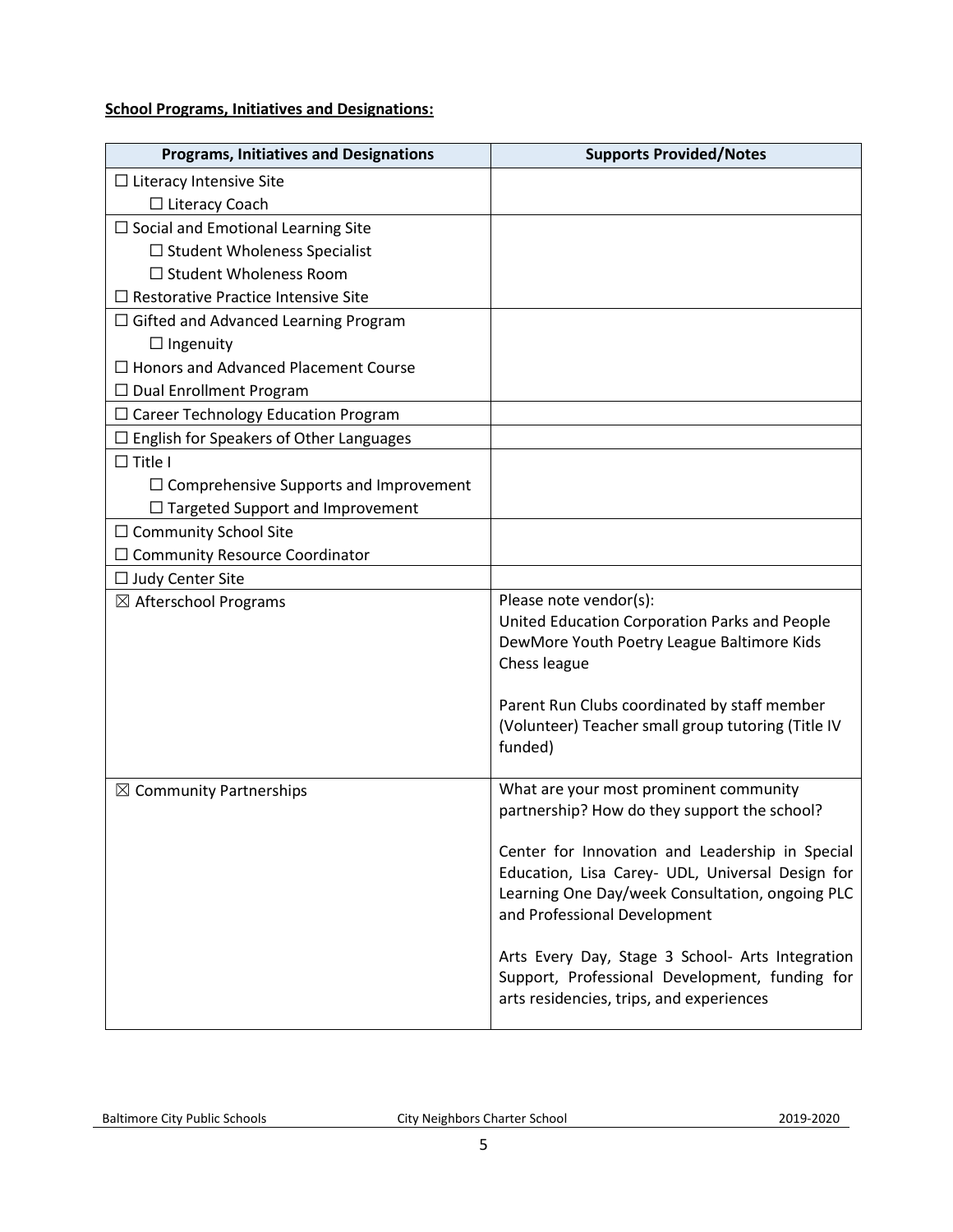|                                            | Morgan State University, Dr Simone GibsonLiteracy<br>Teaching Professional Development, Student<br>Teacher placement                                                                                                                                                 |
|--------------------------------------------|----------------------------------------------------------------------------------------------------------------------------------------------------------------------------------------------------------------------------------------------------------------------|
|                                            | Kennedy Krieger Institute, Stuart Mostofsky-<br>Mindful Movement grades 2 & 3                                                                                                                                                                                        |
|                                            | Black Male Yoga Initiative, Changa Bell, Grades 4 &<br>5 Yoga, Grade 7 Dialogue Circles                                                                                                                                                                              |
| $\boxtimes$ Other: Intervention Strategies | .5 FTE Reading Intervention Group Teacher, PD on<br>Leveled Literacy Intervention for K-3 teachers;<br>Orton Gillingham Training and small group<br>intervention through Morgan State University;<br>Afterschool tutoring initiative by 10 current staff<br>members. |

**Description of School Facilities:** Our facility is not owned by Baltimore City Schools and is leased for the next 40 years to City Neighbors Charter School by Epiphany Lutheran Church, with whom we are in regular communication and collaboration for the maintenance and improvement of the facility.

Since our last renewal, we have continued to develop and expand our facility. We continue to celebrate the addition of the Malone Children Memorial Playground, opened November 2018. Every day all of our students have the opportunity to grow and develop physically, socially, and emotionally through developmentally appropriate play on this specially designed and constructed healing play space. The vacant lot to our east has become a curricular boon for environmental and other project-based learning, connecting us with Food Justice Movements, urban micro farming, school lunch nutrition, and Great Kids Farm. We were granted a Greening Grant from the Baltimore City Office of Sustainability two years in a row.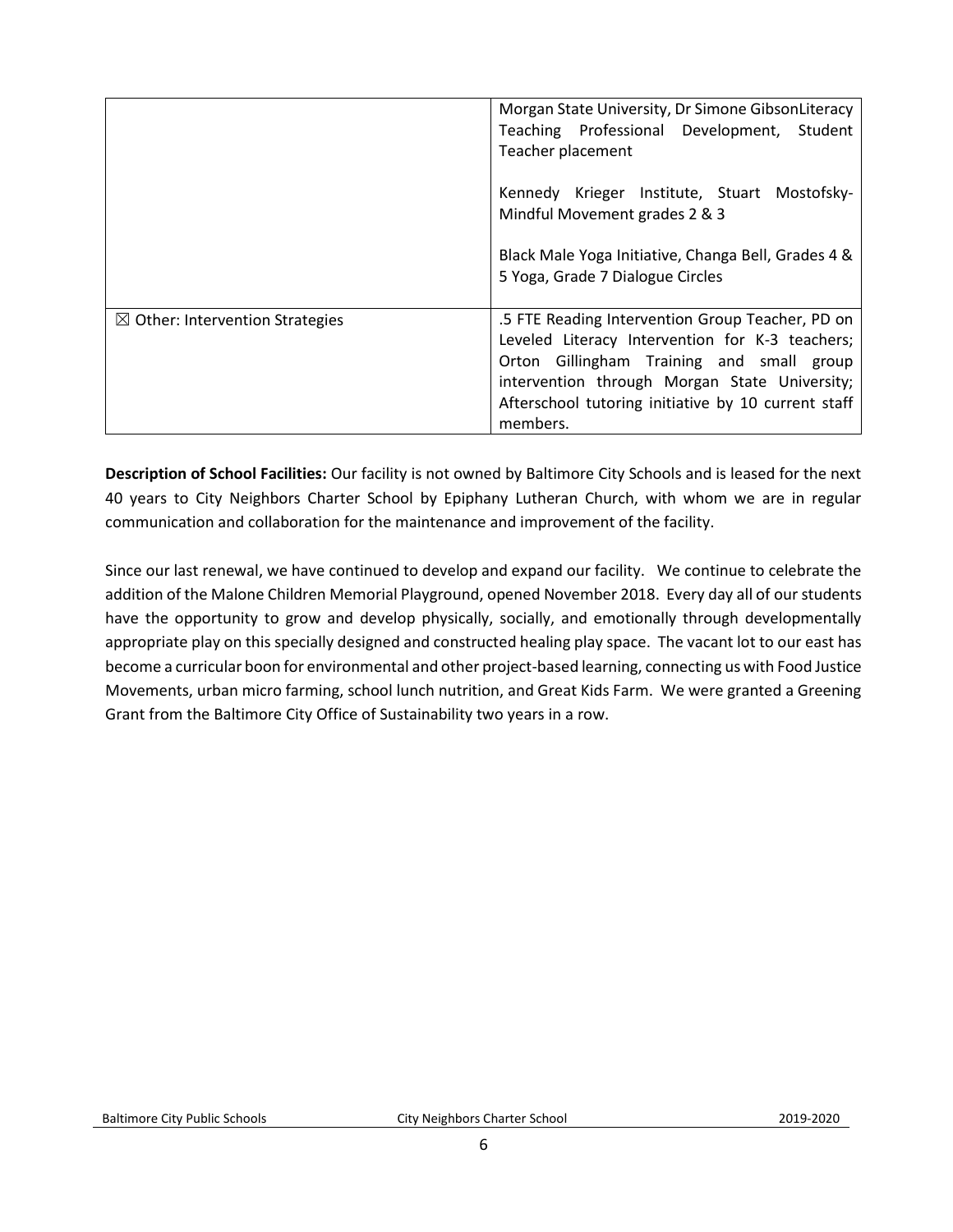### <span id="page-6-0"></span>PERFORMANCE LEVEL RUBRIC

The SER team will use the following guidance to select a performance level for each key action. Note that the quality standard for each performance level is based upon: the extent to which the SER team finds multiple types<sup>1</sup> and multiple sources<sup>2</sup> of evidence AND the extent to which the SER team finds evidence of high levels of adoption and/or implementation of a practice or system. The SER team will also reflect on the Instructional Framework and School Leadership Framework in their analysis prior to assigning a rating for each key action.



Levels of Adoption and/or Implementation

|                | Extent to which SER Team Finds Multiple<br>Types and Multiple Sources of Evidence                                                                                                                                                                                                                                                                                          | Extent to which SER Team Finds Evidence of High<br>Levels of Adoption and/or Implementation                                                                                                                                                                                                                                                                                                                                                    | Key:<br>Not Effective:<br>Developing:<br>Effective:<br><b>Highly Effective:</b> |
|----------------|----------------------------------------------------------------------------------------------------------------------------------------------------------------------------------------------------------------------------------------------------------------------------------------------------------------------------------------------------------------------------|------------------------------------------------------------------------------------------------------------------------------------------------------------------------------------------------------------------------------------------------------------------------------------------------------------------------------------------------------------------------------------------------------------------------------------------------|---------------------------------------------------------------------------------|
| <b>Rating</b>  | Performance<br><b>Level</b>                                                                                                                                                                                                                                                                                                                                                | <b>Quality Standard</b>                                                                                                                                                                                                                                                                                                                                                                                                                        |                                                                                 |
| 1              | <b>Not Effective</b>                                                                                                                                                                                                                                                                                                                                                       | Evidence indicates that the key action is not a practice or system that has been<br>adopted and/or implemented at the school, or the level of<br>adoption/implementation does not improve the school's effectiveness.                                                                                                                                                                                                                          |                                                                                 |
| $\overline{2}$ | Evidence indicates that the key action (including some indicators) is a practice or<br>system that is emerging at the school, but that it has not yet been implemented at<br><b>Developing</b><br>a level that has begun to improve the school's effectiveness, OR that the impact of<br>the key action on the effectiveness of the school cannot yet be fully determined. |                                                                                                                                                                                                                                                                                                                                                                                                                                                |                                                                                 |
| 3              | <b>Effective</b>                                                                                                                                                                                                                                                                                                                                                           | Evidence indicates that the key action (including most indicators) is a practice or<br>system that has been adopted at the school, and is implemented at a level that is<br>improving the school's effectiveness.                                                                                                                                                                                                                              |                                                                                 |
| 4              | <b>Highly Effective</b>                                                                                                                                                                                                                                                                                                                                                    | Evidence indicates that the key action (including all indicators) is a practice or<br>system that has been fully adopted at the school, and is implemented at a level<br>that has had a strong, significant or sustainable impact on the school's<br>effectiveness.                                                                                                                                                                            |                                                                                 |
| of the visit.  |                                                                                                                                                                                                                                                                                                                                                                            | <sup>1</sup> "Multiple types of evidence" is defined as evidence collected from two or more of the following: document review,<br>stakeholder focus groups; and classroom observations.<br><sup>2</sup> "Multiple sources of evidence" is defined as evidence collected from three or more stakeholder focus groups; two or<br>more documents; and/or evidence that a descriptor was documented in 75% or more of lessons observed at the time |                                                                                 |

 $\overline{a}$  $1$  "Multiple types of evidence" is defined as evidence collected from two or more of the following: document review, stakeholder focus groups; and classroom observations.

<sup>&</sup>lt;sup>2</sup> "Multiple sources of evidence" is defined as evidence collected from three or more stakeholder focus groups; two or more documents; and/or evidence that a descriptor was documented in 75% or more of lessons observed at the time of the visit.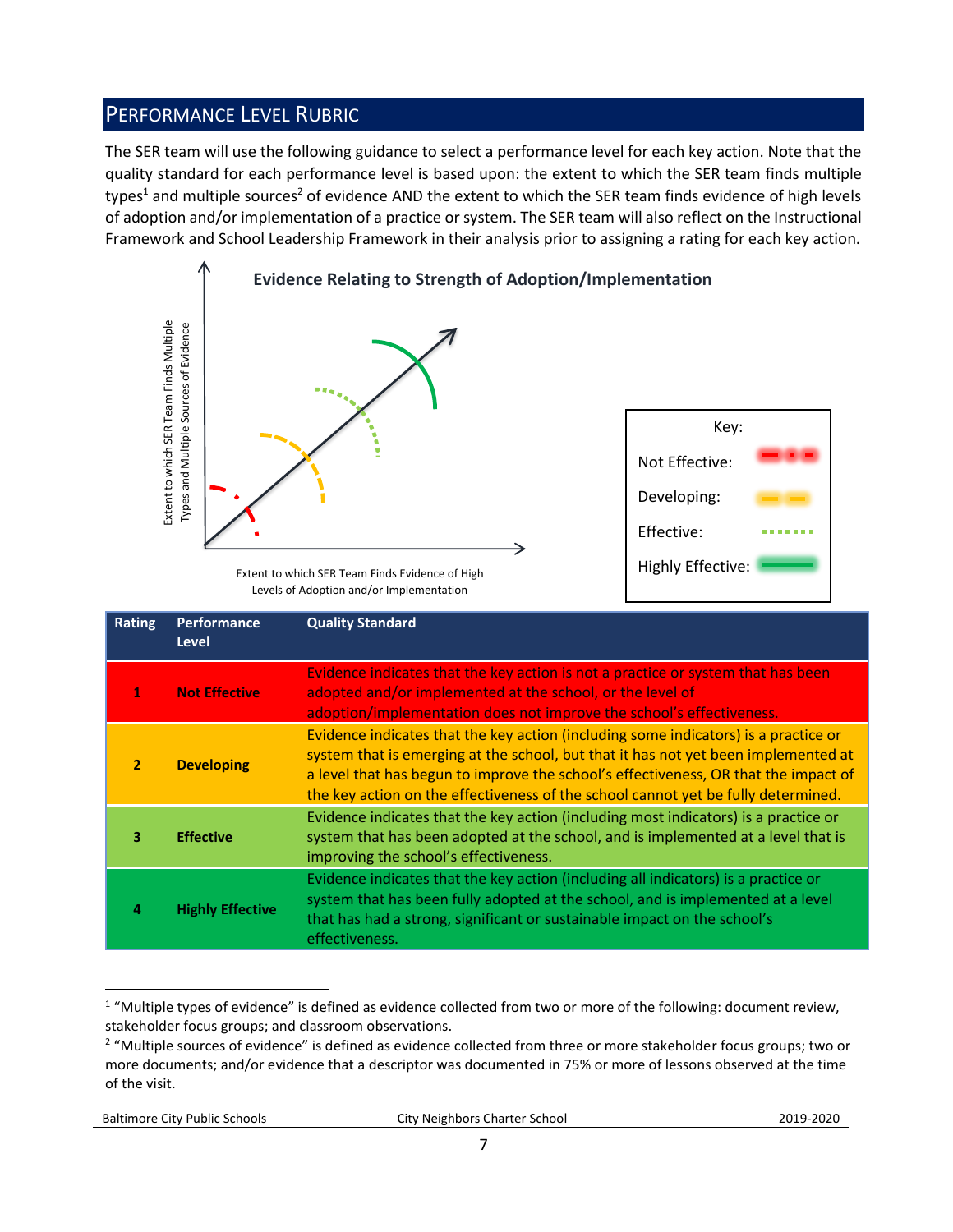## <span id="page-7-0"></span>SUMMARY OF PERFORMANCE LEVELS

Based on trends found in the collected evidence, the SER team assigns a performance level to each key action.

| <b>Domains</b>                                                                                                                                             |                                                                                                                                                             |                              | <b>Performance Levels</b>                                                                  |                                  |  |
|------------------------------------------------------------------------------------------------------------------------------------------------------------|-------------------------------------------------------------------------------------------------------------------------------------------------------------|------------------------------|--------------------------------------------------------------------------------------------|----------------------------------|--|
| and Key Actions                                                                                                                                            | Level 4:<br><b>Highly Effective</b>                                                                                                                         | Level 3:<br><b>Effective</b> | Level 2:<br><b>Developing</b>                                                              | Level 1:<br><b>Not Effective</b> |  |
|                                                                                                                                                            |                                                                                                                                                             |                              |                                                                                            |                                  |  |
|                                                                                                                                                            | <b>Domain 1: Highly Effective Instruction</b>                                                                                                               |                              |                                                                                            |                                  |  |
|                                                                                                                                                            | 1.1 School leadership supports highly effective instruction.                                                                                                |                              |                                                                                            | <b>Effective</b>                 |  |
|                                                                                                                                                            | 1.2 Teachers use multiple data sources to adjust practice.                                                                                                  |                              |                                                                                            | <b>Effective</b>                 |  |
|                                                                                                                                                            | 1.3 Teachers deliver highly effective instruction.                                                                                                          |                              |                                                                                            | <b>Highly Effective</b>          |  |
|                                                                                                                                                            | 1.4 Teachers establish a classroom environment in which teaching and learning can occur.                                                                    |                              |                                                                                            | <b>Highly Effective</b>          |  |
| <b>Domain 2: Talented People</b>                                                                                                                           |                                                                                                                                                             |                              |                                                                                            |                                  |  |
|                                                                                                                                                            | 2.1 The school implements systems to select effective teachers and staff whose skills and<br>beliefs meet the needs of the school.                          |                              |                                                                                            | <b>Highly Effective</b>          |  |
| 2.2 The school develops teacher and staff capacity through individualized support and<br>professional development.                                         |                                                                                                                                                             |                              |                                                                                            | <b>Effective</b>                 |  |
|                                                                                                                                                            | <b>Domain 3: Vision and Engagement</b>                                                                                                                      |                              |                                                                                            |                                  |  |
| 3.1 The school has a clear vision and mission that promotes a student-centered, culturally<br>relevant learning that prepares students for future success. |                                                                                                                                                             |                              | <b>Effective</b>                                                                           |                                  |  |
| 3.2 The school cultivates and sustains open communication and decision-making<br>opportunities with families and the community.                            |                                                                                                                                                             | <b>Highly Effective</b>      |                                                                                            |                                  |  |
|                                                                                                                                                            | 3.3 The climate and culture of the school creates a welcoming learning environment that<br>meets the academic, social, and emotional needs of each student. |                              | <b>Effective</b>                                                                           |                                  |  |
| <b>Domain 4: Strategic and Professional Management</b>                                                                                                     |                                                                                                                                                             |                              |                                                                                            |                                  |  |
| goals.                                                                                                                                                     |                                                                                                                                                             |                              | 4.1 The school establishes clear goals for student achievement and tracks progress towards | <b>Effective</b>                 |  |
|                                                                                                                                                            | 4.2 The school allocates and deploys the resources of human capital and funding to address<br>the priority growth goals for student achievement.            |                              |                                                                                            | <b>Effective</b>                 |  |
| of the school.                                                                                                                                             |                                                                                                                                                             |                              | 4.3 School's board of trustees (or operator) provides competent stewardship and oversight  | <b>Highly Effective</b>          |  |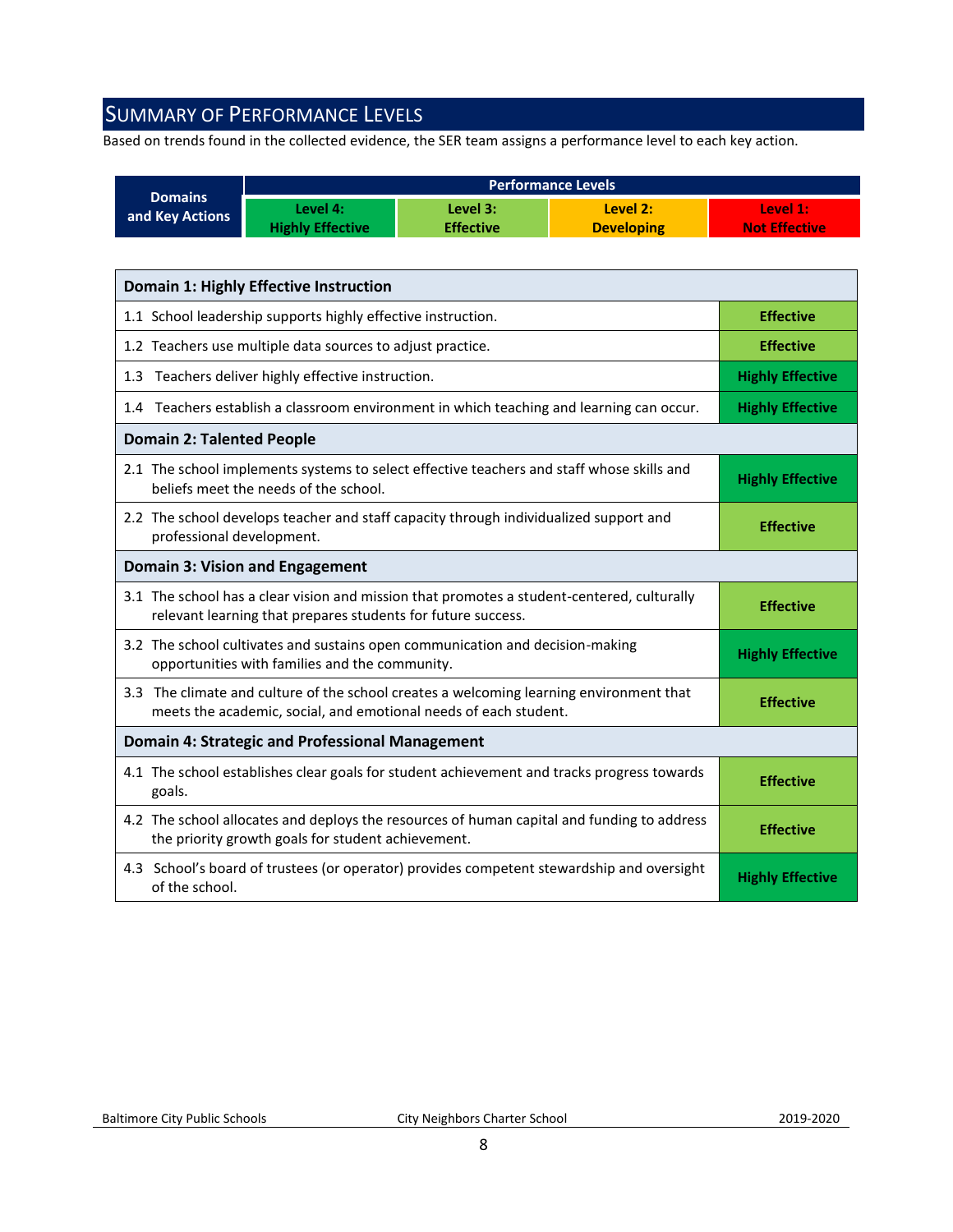<span id="page-8-0"></span>

| <b>FINDINGS ON DOMAINS OF EFFECTIVE SCHOOLS</b> |                                     |                              |                               |                                  |  |
|-------------------------------------------------|-------------------------------------|------------------------------|-------------------------------|----------------------------------|--|
|                                                 |                                     |                              | Performance Levels            |                                  |  |
| <b>Domains</b><br>and Key Actions               | Level 4:<br><b>Highly Effective</b> | Level 3:<br><b>Effective</b> | Level 2:<br><b>Developing</b> | Level 1:<br><b>Not Effective</b> |  |
|                                                 |                                     |                              |                               |                                  |  |

#### <span id="page-8-1"></span>**Domain 1: Highly Effective Instruction**

| Key action<br>1.1 | School leadership supports highly effective instruction. | <b>Effective</b> |
|-------------------|----------------------------------------------------------|------------------|
|-------------------|----------------------------------------------------------|------------------|

- School leadership ensures that teachers engage in the planning of the curricula through oversight of standards-based units, lessons and pacing. According to school leadership and teachers, teachers are provided with lesson plan templates for project-based learning and arts integration, though they have the autonomy to use their own desired format when creating year at a glance, long-term, unit and daily lessons for Eureka, guided reading, Teachers College writing units and more. School leadership and teachers added that over the summer, lessons are planned and paced according to skills and standards, and then over the course of the school year, oversight is provided by leadership through walkthroughs, informal observations, and occasional collection of lesson plans. Lastly, the operator noted that during documentation of practice (teacher evaluation), pacing is discussed, and supports have been identified for teachers who face pacing challenges. Regarding pacing, school leadership and teachers stated that this is overseen through leadership's review of progressions reports (progress and report cards that track skill and standards mastery), as well as data meetings and informal observations. Review of post-it notes on lesson plans confirmed that teachers receive feedback on plans, and review of progressions comments confirmed oversight of pacing.
- School leadership consistently provides actionable feedback and guidance to teachers, aligned with the Instructional Framework. In focus groups, school leadership and teachers stated that school leadership is in classes weekly, if not daily, to conduct informal observations and walkthroughs and teachers receive regular feedback, most of which is verbal, though some feedback is also in the form of post-it notes or emails. School leadership and teachers added that though the format varies, it includes areas of strength, growth and suggestions or resources and the focus of the feedback varies according to the needs of the teacher. Regarding the formal evaluation process, school leadership, the operator, and teachers reported that the school has a waiver from the district's Instructional Framework, but uses a documentation of practice (which includes aspects of the school's instructional model, such as arts integration and project-based learning, as well as environment and parent communication) twice a year, and teachers are able to self-assess before being evaluated by the principal. Lastly, teachers noted that all feedback is beneficial. Review of formal evaluations confirmed the documentation of practice, and review of informal observations revealed that some included "noticings" , "wonderings", and next steps.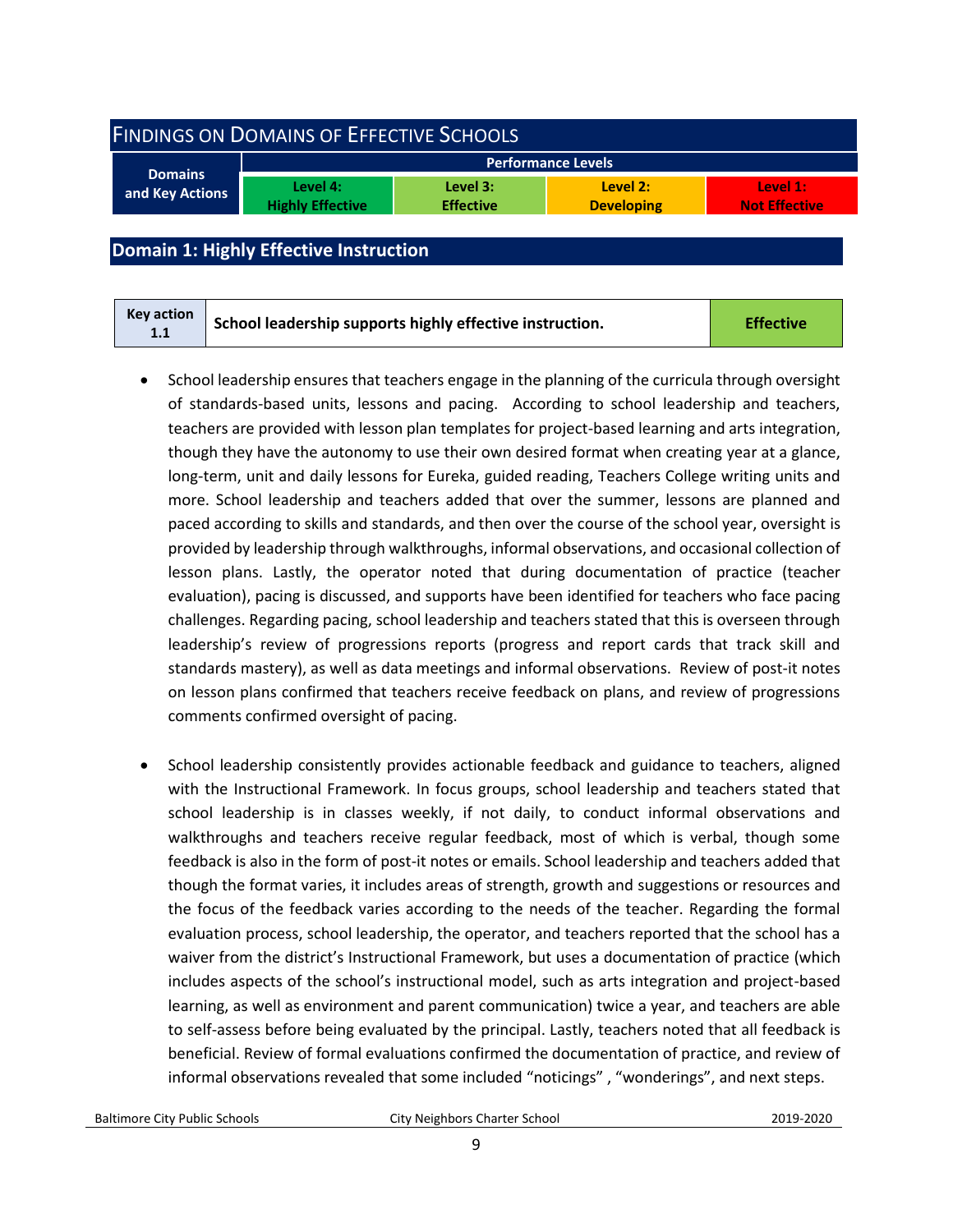• School leadership ensures the use of a complete student learning data-cycle. According to school leadership and teachers, school leadership was trained in the use of DataWise over the summer and worked with staff to collectively develop and train staff on a school-wide data protocol. School leadership and teachers added that steps in the process include looking at data trends neutrally or without any judgment before moving to a stage of analysis and inquiry and then developing a plan of action to inform next steps in instruction. Further, school leadership and teachers reported that measures used per the protocol include MCAP, iReady, running records, writing assessments and teacher-created assessments, and data is discussed during data meetings monthly, which are facilitated by school leadership. Review of the *Looking at Data* protocol steps and roles as well as summer institute agendas confirmed the process and training for teachers, while review of the data cycle schedule, meeting notes, and emails confirmed data reviewed and action plans, interventions, and next steps based on data throughout the year.

|     | Key action $\vert$ Teachers use multiple data sources to adjust practice to meet | <b>Effective</b> |
|-----|----------------------------------------------------------------------------------|------------------|
| 1.2 | learners' unique needs.                                                          |                  |

• Teachers plan instruction in response to data. According to school leadership and teachers, differentiation is an expectation in planning and the instructional model (workshop) lends itself to activities to address students of all levels. School leadership and teachers added that Universal Design for Learning (UDL) has been a focus for the current year regarding planning for instruction and an area in which teachers have received extensive training, as well as a core element in lesson plans. Further, school leadership and teachers stated that teachers meet monthly with indirect service providers to plan for students with disabilities and include accommodations and modifications in lesson plans. Continuing, school leadership and teachers reported that teachers may also differentiate through small group instruction, re-teaching, providing choice around projects (demonstration of mastery), use of graphic organizers, anchor charts, and more. Lastly, school leadership noted that there are a variety of checks for understanding embedded in the instructional model. Review of lesson plans confirmed that almost all plans included UDL features and accommodations and modifications, while some plans also had small groups; a variety of ways to assess students' skill mastery through differentiated products; intervention and extension opportunities; anchor charts and graphic organizers; and explicit supports (questioning) for struggling students.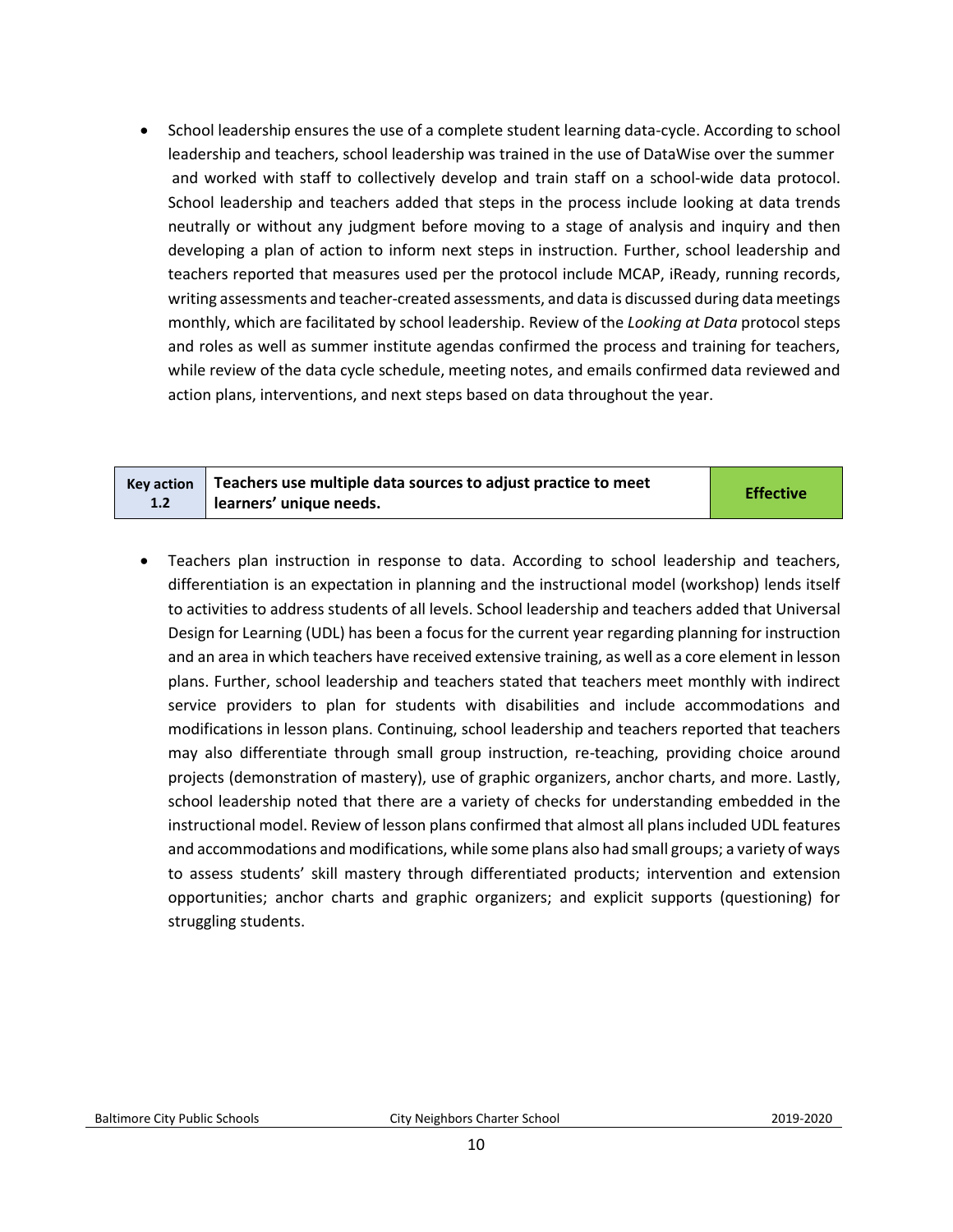- Teachers appropriately recommend students for structured, school-wide interventions. School leadership and teachers reported that small groups are heavily embedded within the workshop model, to allow for tiers of support for students. Review of lesson plans confirmed that most plans included intervention and acceleration groups based on data with differentiated activities, supported by special educators. School leadership and teachers added that more formal intervention opportunities include a Leveled Literacy Intervention (LLI) that has been implemented daily through an interventionist in grades first through third, which parents confirmed, and students in grades four and five are receiving tutoring with the Orton Gillingham program, based on reading levels. Further, school leadership, staff, parents and teachers stated that students (grades 3-8) participate in an after-school program for math and literacy two days a week for a total of 24 sessions and were identified as being on the cusp of proficiency for MCAP. School leadership and teachers reported, and a review of lesson plans confirmed the Workshop Model (as noted above) for primary grades which includes some push-in support for math. Continuing, school leadership and teachers noted that middle school students participate in daily intensives for 45 minutes each trimester, which are focused on core content areas with which students struggle, based on data. Lastly, school leadership, staff and teachers indicated that the school has a robust student support team process, and special educators push into classes to work with general education students as well as those who have been identified with disabilities, and students participate in a summer camp to receive academic intervention as well. Review of the LLI overview, intervention groups in grades Kindergarten through third, after school tutoring letters to parents, Orton-Gillingham tutoring groups, and intensives list notes from intensives planning confirmed interventions.
- Teachers appropriately recommend some students for structured, school-wide opportunities for acceleration. According to school leadership and teachers, as noted above, small groups are heavily embedded within the workshop model, to allow for tiers of support and enrichment for students, and classrooms have multiple adults to support small groups. Review of lesson plans confirmed that most included small groups based on data with differentiated activities, some of which are supported by special educators. For example, in one plan, an accelerated reading group was working on vocabulary and compound words (while other groups focused on fluency and high frequency words) and had a separate list of practice plays; the accelerated math group worked on adding and subtracting multiples of ten independently, while other students had scaffolds in place and worked in partners. School leadership, staff and teachers added that in the middle school, there is a scholars program for each content area each trimester if they want an additional challenge, and meet weekly with the teacher who serves as an advisor to conduct an independent project or other activity, depending on the subject area, however, rather than being referred based on data, students self-select into the program. Review of a scholars list, flyers and emails confirmed the program. Further, school leadership, staff and teachers noted that students in eighth grade can participate in Algebra, in which half the class participates. Lastly, school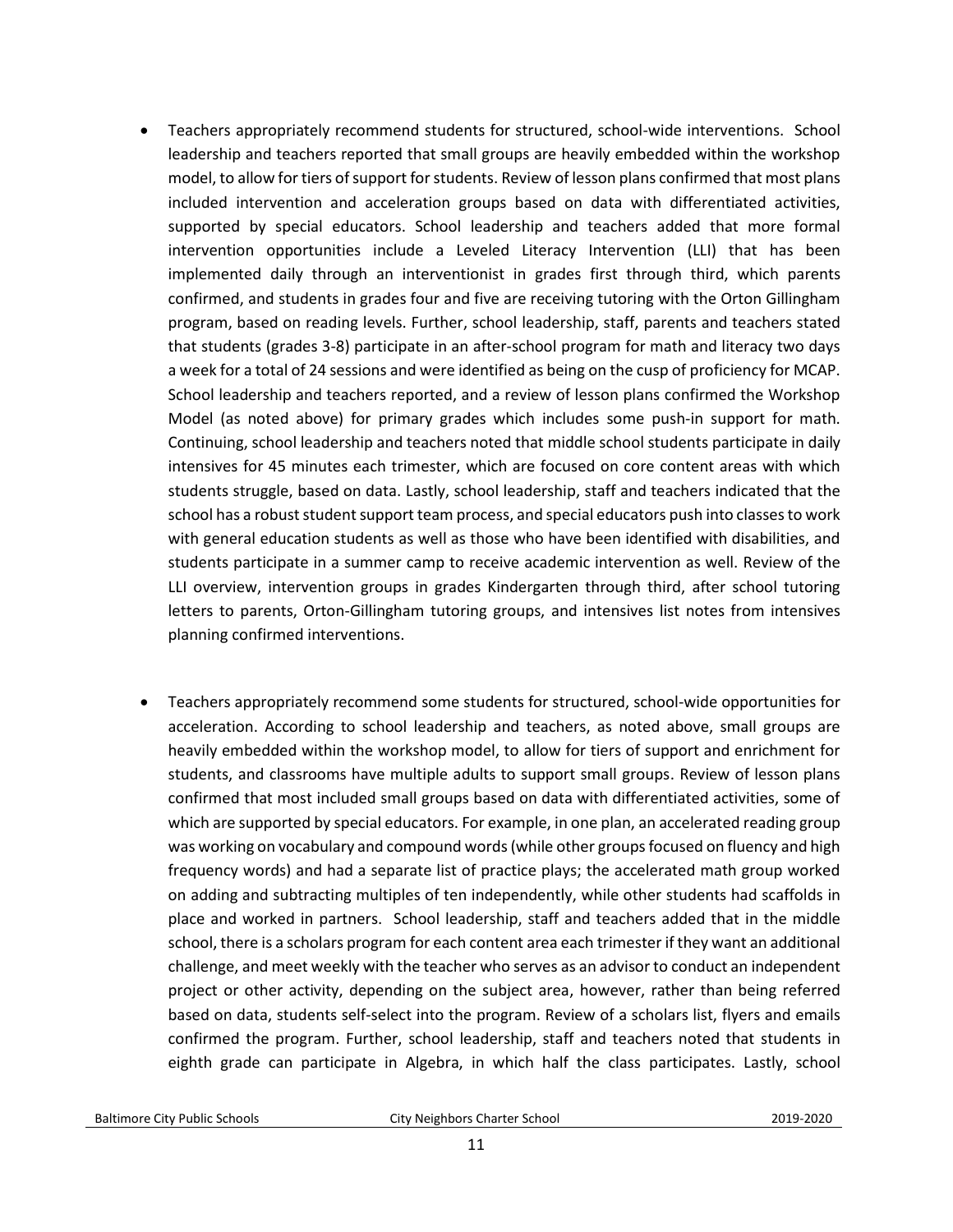leadership noted that the intensives model in middle school can also serve as enrichment for students who are accelerated, which families confirmed.

| <b>Key action</b><br>1.3 | Teachers deliver highly effective instruction. | <b>Highly Effective</b> |
|--------------------------|------------------------------------------------|-------------------------|
|--------------------------|------------------------------------------------|-------------------------|

*Data for Key Action 1.3 was collected from classroom observations in order to provide trends in instruction across the school, as it relates to Teach Actions 1-6 of the Instructional Framework. During each classroom visit, the observer collects evidence based on his/her observations and then determines whether the indicator was "evident", "partially evident" or "not evident" for each of the 22 indicators. Below is the summary of the 8 classroom observations that were conducted.* 

• Teachers use and communicate standards-based lesson objectives and align learning activities to the stated lesson objectives.

| <b>Communication of objective</b>                                                                                                                                                                                                                                                                                                                                                                                                                                   | Evident | Partially<br>Evident | <b>Not</b><br>Evident |
|---------------------------------------------------------------------------------------------------------------------------------------------------------------------------------------------------------------------------------------------------------------------------------------------------------------------------------------------------------------------------------------------------------------------------------------------------------------------|---------|----------------------|-----------------------|
| <b>Evident:</b> Teachers communicate lesson objectives to students by explaining<br>and/or referencing it during lessons.<br>Partially Evident: Teachers communicate lesson objectives by posting it.<br>Not Evident: Teachers do not communicate lesson objectives to students.                                                                                                                                                                                    | 88%     | 0%                   | 12%                   |
| Learning activities and resources align with lesson objective                                                                                                                                                                                                                                                                                                                                                                                                       | Evident | Partially<br>Evident | <b>Not</b><br>Evident |
| <b>Evident:</b> Lesson activities and resources have a clear and intentional purpose<br>and are aligned with lesson objectives.<br>Partially Evident: Lesson activities and resources are generally aligned with<br>lesson objectives and/or some tasks have a clear, intentional purpose.<br>Not Evident: Lesson activities and resources are not aligned with lesson<br>objectives OR Lesson activities and resources do not have a clear intentional<br>purpose. | 88%     | 12%                  | 0%                    |

#### • Teachers present content in various ways and emphasize key points to make content clear.

| Accurate, grade-level content                                                                                                                                                                                                                                                                                                                                                                        | <b>Evident</b> | <b>Partially</b><br>Evident        | <b>Not</b><br>Evident        |
|------------------------------------------------------------------------------------------------------------------------------------------------------------------------------------------------------------------------------------------------------------------------------------------------------------------------------------------------------------------------------------------------------|----------------|------------------------------------|------------------------------|
| <b>Evident:</b> Teachers present students with accurate grade level content aligned<br>to appropriate content standards.<br>Partially Evident: Teachers present students with mostly accurate grade level<br>content aligned to appropriate content standards.<br>Not Evident: Teachers present students with inaccurate grade level content<br>and/or not aligned to appropriate content standards. | 100%           | 0%                                 | 0%                           |
| Alternate presentation of content                                                                                                                                                                                                                                                                                                                                                                    | <b>Evident</b> | <b>Partially</b><br><b>Evident</b> | <b>Not</b><br><b>Evident</b> |
| <b>Evident:</b> Teachers present content in various ways (two or more) to make<br>content clear.<br>Partially Evident: Teachers attempt to present content in various ways (two or<br>more), but attempts do not make content clear.<br>Not Evident: Teachers do not present content in various ways.                                                                                                | 75%            | 13%                                | 12%                          |

Baltimore City Public Schools City Neighbors Charter School2019-2020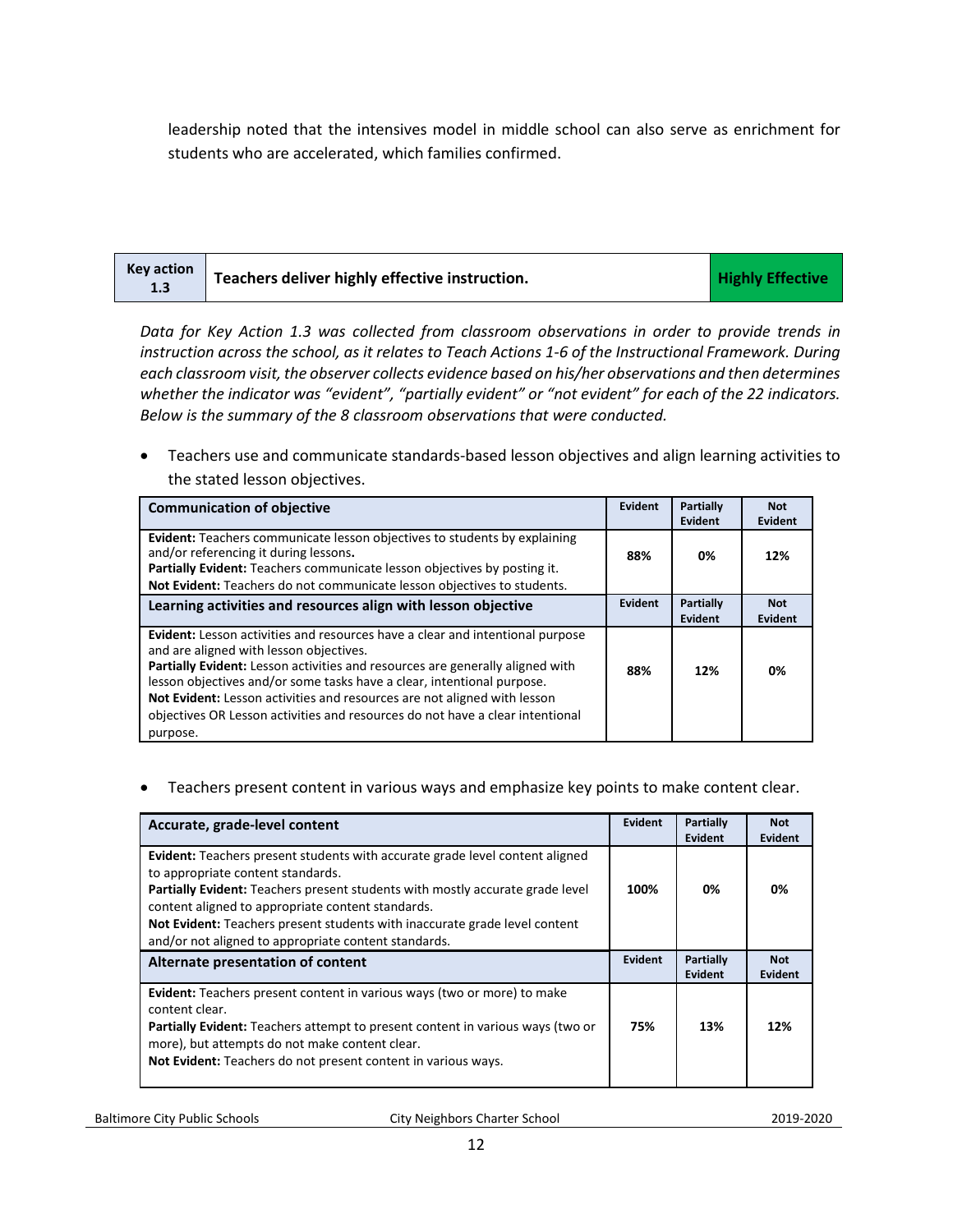| <b>Emphasis of key points</b>                                                                                                                                                                                                                                                                                        | Evident | <b>Partially</b><br>Evident | <b>Not</b><br>Evident |
|----------------------------------------------------------------------------------------------------------------------------------------------------------------------------------------------------------------------------------------------------------------------------------------------------------------------|---------|-----------------------------|-----------------------|
| Evident: Teachers emphasize important points to focus learning of content.<br>Partially Evident: Teachers attempt to emphasize important points to focus<br>learning of content, but attempts do not make content clear.<br>Not Evident: Teachers do not emphasize important points to focus learning of<br>content. | 88%     | 12%                         | 0%                    |

• Teachers use multiple strategies and tasks to engage all students in rigorous work.

| Scaffolded and/or differentiated tasks                                                                                                                                                                                                                                                                                                                                           | Evident | <b>Partially</b><br>Evident | <b>Not</b><br>Evident        |
|----------------------------------------------------------------------------------------------------------------------------------------------------------------------------------------------------------------------------------------------------------------------------------------------------------------------------------------------------------------------------------|---------|-----------------------------|------------------------------|
| <b>Evident:</b> Teachers scaffold and/or differentiate tasks by providing access to<br>rigorous grade-level instruction for all students.<br>Partially Evident: Teachers attempt to scaffold and/or differentiated tasks, but<br>not all students are supported in accessing rigorous grade-level instruction.<br>Not Evident: Teachers do not scaffold or differentiated tasks. | 88%     | 12%                         | 0%                           |
| Opportunities to engage with complex texts and tasks                                                                                                                                                                                                                                                                                                                             | Evident | Partially<br>Evident        | <b>Not</b><br><b>Evident</b> |
| <b>Evident:</b> Students have opportunities and time to grapple with complex texts<br>and/or rigorous tasks.<br><b>Partially Evident:</b> Students have opportunities to engage with complex texts<br>and rigorous tasks superficially.<br><b>Not Evident:</b> Students have rare or no opportunities to engage with complex<br>texts and rigorous tasks.                        | 88%     | 12%                         | 0%                           |

#### • Teachers use evidence-dependent questioning.

| <b>Questions requiring justification</b>                                                                                                                                                                                                                                                                                                                                                     | Evident | Partially<br>Evident | <b>Not</b><br>Evident |
|----------------------------------------------------------------------------------------------------------------------------------------------------------------------------------------------------------------------------------------------------------------------------------------------------------------------------------------------------------------------------------------------|---------|----------------------|-----------------------|
| Evident: Teachers asks questions that require students to cite evidence and<br>clearly explain their thought processes.<br>Partially Evident: Teachers ask questions that require students to explain<br>their thought processes or cite evidence but not both.<br>Not Evident: Teachers does not ask questions that require students to cite<br>evidence or explain their though processes. | 75%     | 25%                  | 0%                    |
| Clear and/or scaffolded questions                                                                                                                                                                                                                                                                                                                                                            | Evident | Partially<br>Evident | <b>Not</b><br>Evident |
| <b>Evident:</b> Teachers asks questions that are clear and scaffolded.<br>Partially Evident: Teachers asks questions that are somewhat unclear to<br>students or lack scaffolding.                                                                                                                                                                                                           | 100%    | 0%                   | 0%                    |
| Not Evident: Teachers do not ask scaffolded questions.                                                                                                                                                                                                                                                                                                                                       |         |                      |                       |

#### • Teachers check for student understanding and provide specific academic feedback.

| Informative checks for understanding                                                                                                                                                                                                                                                                                                                                                                                                | Evident | Partially<br>Evident | <b>Not</b><br>Evident |
|-------------------------------------------------------------------------------------------------------------------------------------------------------------------------------------------------------------------------------------------------------------------------------------------------------------------------------------------------------------------------------------------------------------------------------------|---------|----------------------|-----------------------|
| <b>Evident:</b> Teachers conduct one or more checks for understanding that yield<br>useful information at key points throughout the lesson.<br>Partially Evident: Teachers attempt to conduct checks for understanding, but<br>checks may only yield some useful information.<br>Not Evident: Teachers do not check for understanding during the lesson. OR<br>Teachers' checks for understanding are inappropriate or ineffective. | 88%     | 12%                  | 0%                    |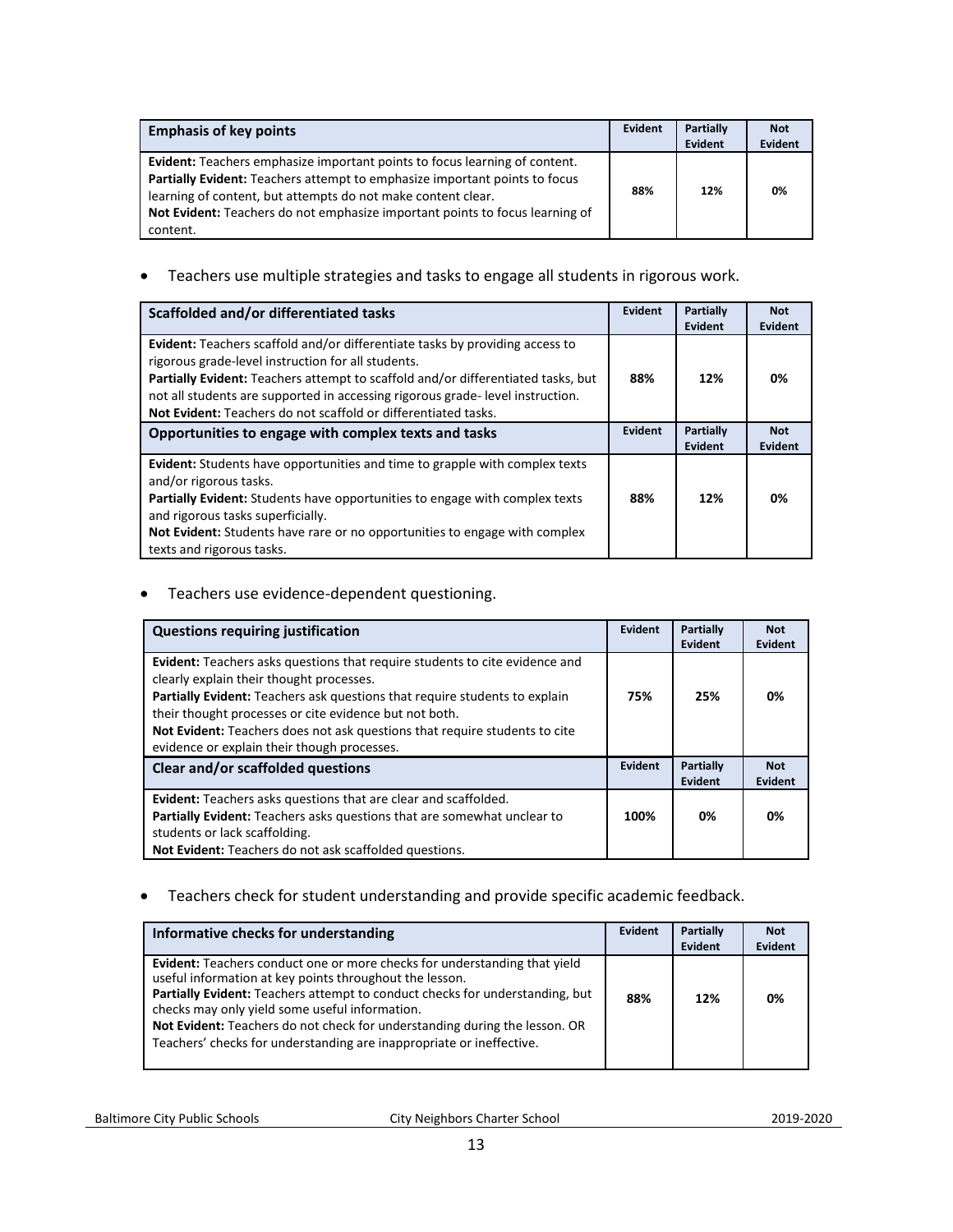| Specific, academic feedback                                                                                                                                                                                                                                                                                                                                                             | Evident | Partially<br>Evident | <b>Not</b><br>Evident |
|-----------------------------------------------------------------------------------------------------------------------------------------------------------------------------------------------------------------------------------------------------------------------------------------------------------------------------------------------------------------------------------------|---------|----------------------|-----------------------|
| <b>Evident</b> – Teachers give specific academic feedback to communicate current<br>progress and next steps to move forward.<br>Partially Evident - Teachers give general academic feedback, but feedback<br>may not clarify next steps to move forward.<br>Not Evident – Teachers do not give academic feedback. OR When needed,<br>teachers do not address student misunderstandings. | 75%     | 25%                  | 0%                    |

#### • Most teachers facilitate student-to-student interaction and academic talk.

| Opportunities for student-to-student interaction                                                                                                                                                                                                                                                                                                                                                                                                                                           | <b>Evident</b> | Partially<br>Evident | <b>Not</b><br><b>Evident</b> |
|--------------------------------------------------------------------------------------------------------------------------------------------------------------------------------------------------------------------------------------------------------------------------------------------------------------------------------------------------------------------------------------------------------------------------------------------------------------------------------------------|----------------|----------------------|------------------------------|
| <b>Evident:</b> Teachers provide multiple or extended opportunities for student-to-<br>student interactions.<br>Partially Evident: Teachers provide one opportunity for student-to-student<br>interactions.<br><b>Not Evident:</b> Teachers provide no opportunity for student-to-student<br>interactions.                                                                                                                                                                                 | 75%            | 25%                  | 0%                           |
| <b>Evidence-based discussions</b>                                                                                                                                                                                                                                                                                                                                                                                                                                                          | <b>Evident</b> | Partially<br>Evident | <b>Not</b><br><b>Evident</b> |
| <b>Evident:</b> In most student-to-student interactions, students engage in<br>discussions with their peers to make meaning of content or deepen their<br>understanding.<br>Partially Evident: In few student-to-student interactions, students engage in<br>discussions with their peers to make meaning of content or deepen their<br>understanding.<br>Not Evident: Students do not engage in discussions with their peers to make<br>meaning of content or deepen their understanding. | 50%            | 50%                  | 0%                           |
| <b>Student academic talk</b>                                                                                                                                                                                                                                                                                                                                                                                                                                                               | <b>Evident</b> | Partially<br>Evident | <b>Not</b><br><b>Evident</b> |
| Evident: Students use academic talk and, when necessary, teachers<br>consistently and appropriately support students in speaking academically.<br>Partially Evident: Students sometimes use academic talk, and teachers<br>inconsistently or inappropriately supports students in speaking academically.<br>Not Evident: Students do not use academic talk, and teachers does not<br>support students in speaking academically.                                                            | 88%            | 12%                  | 0%                           |

| <b>Key action</b> | Teachers establish a classroom environment in which teaching and | <b>Highly Effective</b> |
|-------------------|------------------------------------------------------------------|-------------------------|
| 1.4               | learning can occur.                                              |                         |

*Data for Key Action 1.4 was collected from classroom observations in order to provide trends in classroom climate and culture across the school, as it relates to Teach Actions 7-9 of the Instructional Framework. During each classroom visit, the observer collects evidence based on his/her observations and then determines whether the indicator was "evident", "partially evident" or "not evident" for each of the 22 indicators. Below is the summary of the 8 classroom observations that were conducted.* 

Baltimore City Public Schools City Neighbors Charter School2019-2020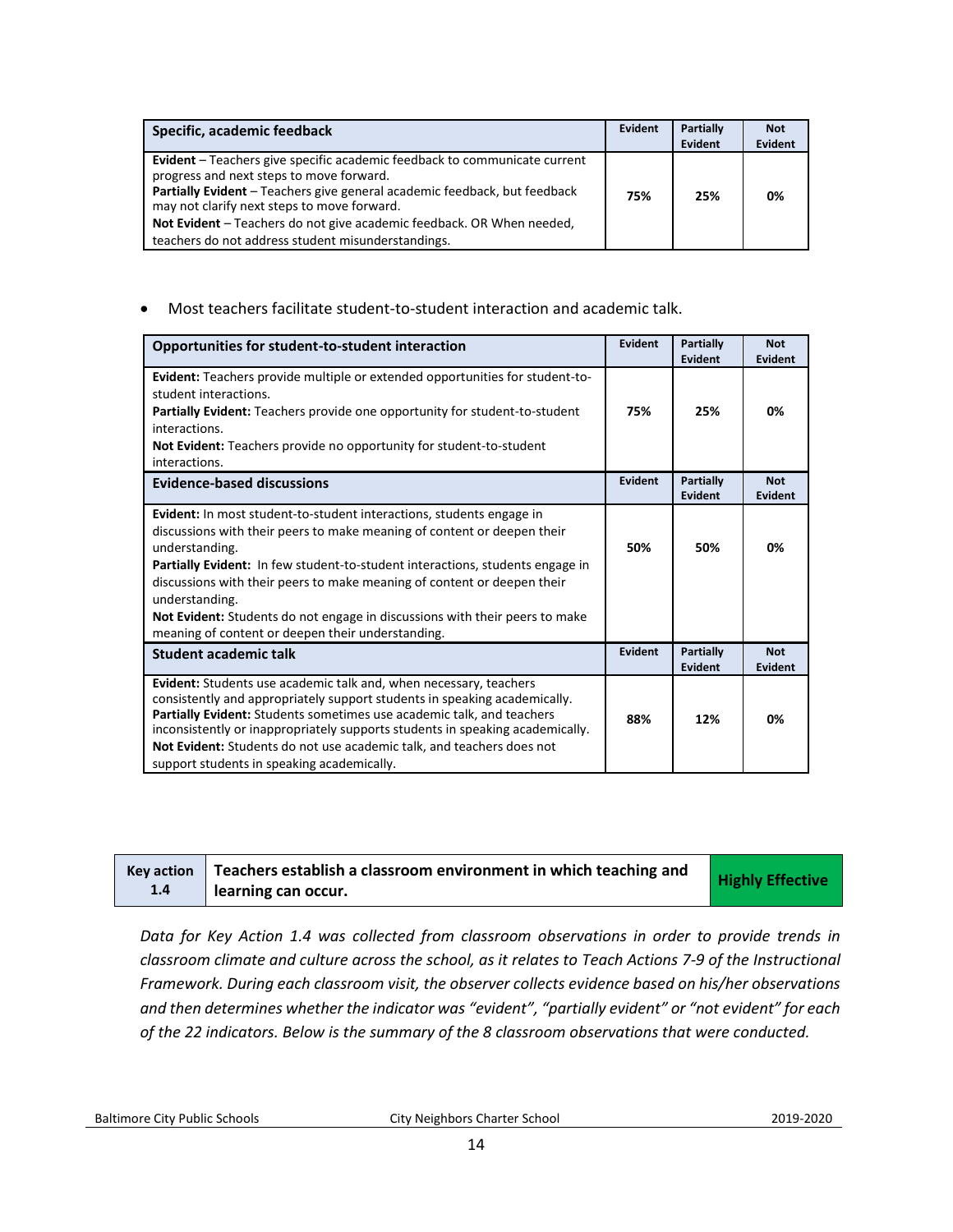• Most teachers implement routines to maximize instructional time.

| <b>Maximized instructional time</b>                                                                                                                                                                                                                                                                                                                                                                                   | Evident        | <b>Partially</b><br>Evident | <b>Not</b><br>Evident |
|-----------------------------------------------------------------------------------------------------------------------------------------------------------------------------------------------------------------------------------------------------------------------------------------------------------------------------------------------------------------------------------------------------------------------|----------------|-----------------------------|-----------------------|
| <b>Evident:</b> Students re only idle for very brief (less than 2 minutes) periods of<br>time while waiting for teachers.<br><b>Partially Evident:</b> Students may be idle for short periods of time (2-4)<br>minutes) while waiting for teachers.<br><b>Not Evident:</b> Students may be idle for significant periods of time (4 minutes)<br>or more) while waiting for teachers.                                   | 100%           | 0%                          | 0%                    |
| Smooth routines and procedures                                                                                                                                                                                                                                                                                                                                                                                        | <b>Evident</b> | <b>Partially</b><br>Evident | <b>Not</b><br>Evident |
| <b>Evident:</b> Routines and procedures run smoothly with minimal or no<br>prompting from the teachers.<br>Partially Evident: Routines and procedures run smoothly with some<br>prompting from the teachers.<br>Not Evident: Routines and procedures are in place but require significant<br>teachers prompting and direction. OR There are no evident routines or<br>procedures, so the teachers direct all of them. | 50%            | 50%                         | 0%                    |

• Teachers build a positive, learning-focused classroom culture.

| <b>Teacher-to-student interactions</b>                                                                                                                                                                                                                                                                                                                                                           | Evident | Partially<br>Evident        | <b>Not</b><br><b>Evident</b> |
|--------------------------------------------------------------------------------------------------------------------------------------------------------------------------------------------------------------------------------------------------------------------------------------------------------------------------------------------------------------------------------------------------|---------|-----------------------------|------------------------------|
| Evident: Teacher interactions with students are positive and respectful.<br>Partially Evident: Some interactions among teachers and students<br>demonstrate a positive rapport and respect while other interactions<br>demonstrate a lack of rapport/respect.<br>Not Evident: Little to no interactions among teachers with students<br>demonstrate a positive rapport/mutual respect.           | 100%    | 0%                          | 0%                           |
| <b>Student-to-teacher interactions</b>                                                                                                                                                                                                                                                                                                                                                           | Evident | <b>Partially</b><br>Evident | <b>Not</b><br>Evident        |
| <b>Evident:</b> Student interactions with teachers are positive and respectful.<br>Partially Evident: Some interactions among students and teachers<br>demonstrate a positive rapport/mutual respect while other interactions<br>demonstrate a lack of rapport/respect.<br>Not Evident: Little to no interactions among students with teachers<br>demonstrate a positive rapport/mutual respect. | 100%    | 0%                          | 0%                           |
| <b>Student-to-student interactions</b>                                                                                                                                                                                                                                                                                                                                                           | Evident | <b>Partially</b><br>Evident | <b>Not</b><br>Evident        |
| Evident: Student-to-student interactions are positive and respectful.<br><b>Partially Evident:</b> Some interactions among students demonstrate a positive<br>rapport/mutual respect while other interactions demonstrate a lack of<br>rapport/respect.<br>Not Evident: Little to no interactions among students demonstrate a<br>positive rapport/mutual respect.                               | 100%    | 0%                          | 0%                           |

• Teachers reinforce positive behavior and redirect off-task or challenging behavior, when needed.

| Reinforce positive behavior                                                | Evident | <b>Partially</b><br>Evident | <b>Not</b><br>Evident |
|----------------------------------------------------------------------------|---------|-----------------------------|-----------------------|
| <b>Evident:</b> Teachers promote and reinforce positive behavior.          |         |                             |                       |
| Partially Evident: Teachers occasionally acknowledge positive behavior but |         |                             |                       |
| focus more on negative behavior.                                           | 100%    | 0%                          | 0%                    |
| Not Evident: Teachers primarily focus on negative behavior.                |         |                             |                       |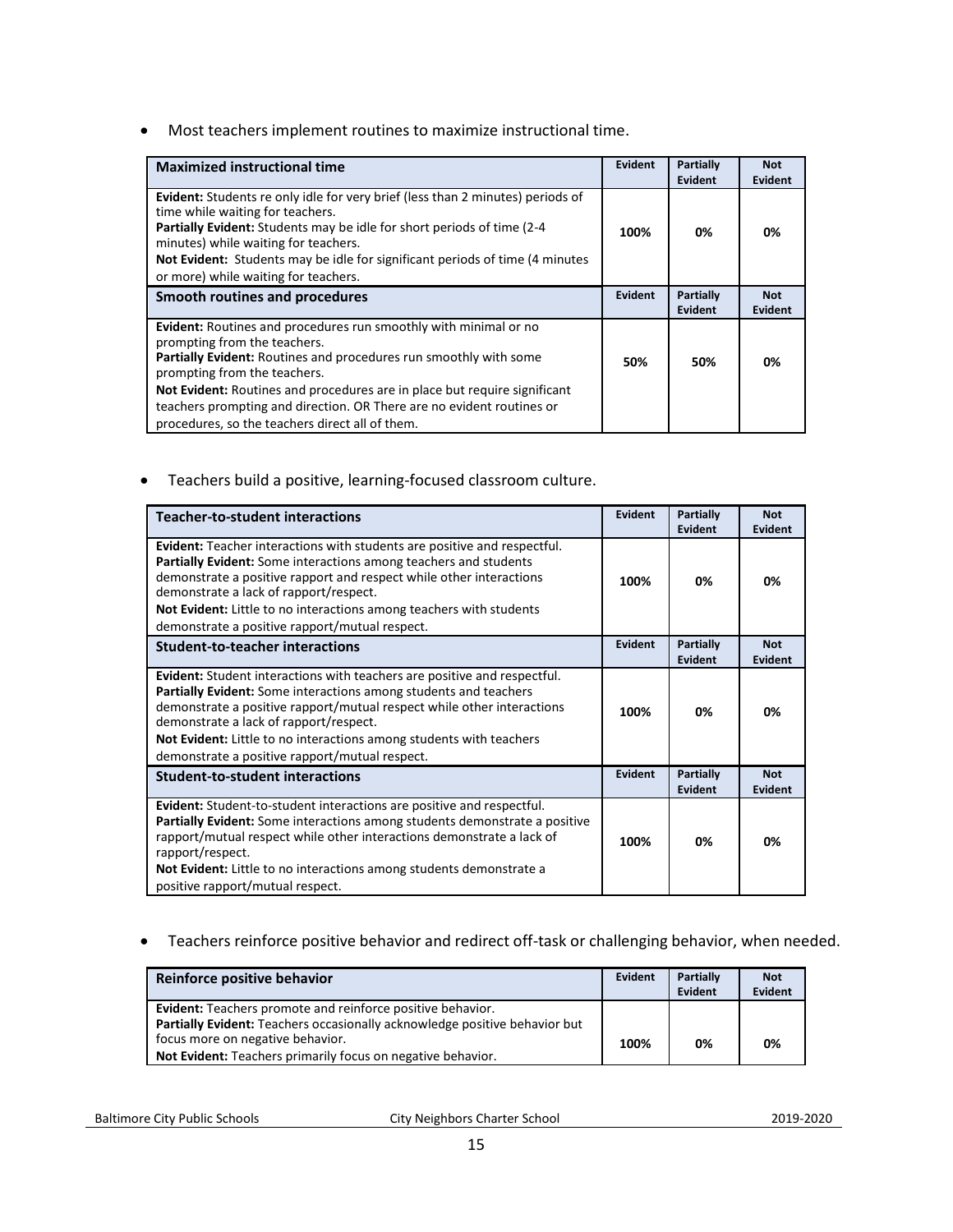| <b>On-task behavior</b>                                                                                                                                                                                                                                                                                                                                                                                                               | <b>Evident</b> | Partially<br>Evident | <b>Not</b><br><b>Evident</b> |
|---------------------------------------------------------------------------------------------------------------------------------------------------------------------------------------------------------------------------------------------------------------------------------------------------------------------------------------------------------------------------------------------------------------------------------------|----------------|----------------------|------------------------------|
| <b>Evident:</b> Students are on-task and active participants in classwork and<br>discussions.<br><b>Partially Evident:</b> Some students exhibit frequent off-task behavior in the<br>classroom. AND/OR Most students exhibit occasional off-task behavior in<br>the classroom.<br><b>Not Evident:</b> Students exhibit consistent off-task behavior in the classroom.                                                                | 88%            | 12%                  | 0%                           |
| Time impact of redirection/discipline of off-task behavior                                                                                                                                                                                                                                                                                                                                                                            | Evident        | Partially            | <b>Not</b>                   |
|                                                                                                                                                                                                                                                                                                                                                                                                                                       |                | <b>Evident</b>       | <b>Evident</b>               |
| <b>Evident:</b> Teachers address behavioral issues (if any) with minimal interruption<br>to instructional time (less than 2 minutes).<br>Partially Evident: Teachers address behavioral issues with some interruption<br>to instructional time (2-4 minutes).<br><b>Not Evident:</b> Teachers address behavioral issues in a manner that does not<br>fully solve the issue causing significant interruption to instructional time (4) | 100%           | 0%                   | 0%                           |
| minutes or more). OR Teachers does not address behavioral issues, allowing<br>student misbehavior to continue or escalate.                                                                                                                                                                                                                                                                                                            |                |                      |                              |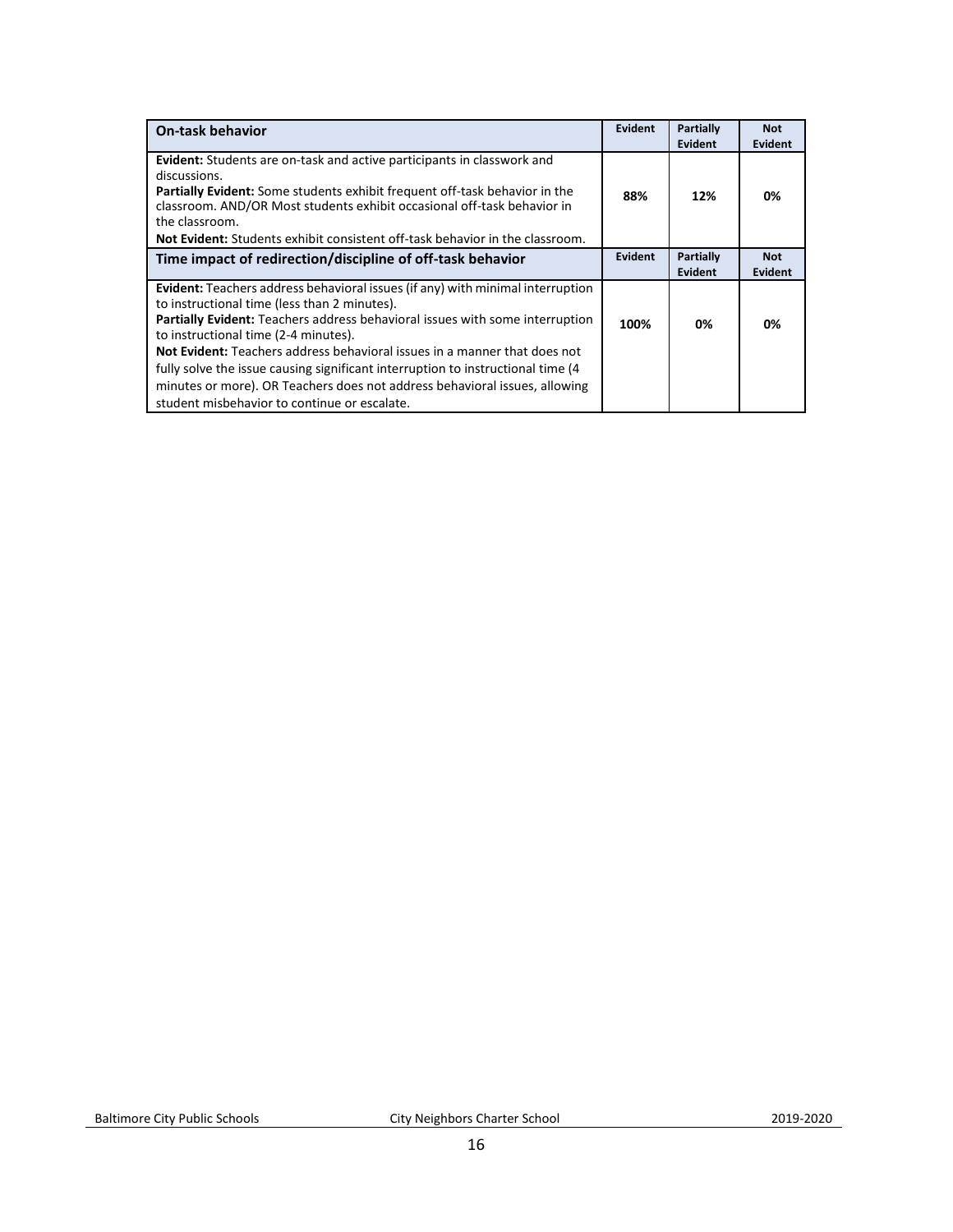#### <span id="page-16-0"></span>**Domain 2: Talented People**

| <b>Kev action</b> | The school implements systems to select effective teachers and | <b>Highly Effective</b> |
|-------------------|----------------------------------------------------------------|-------------------------|
| 2.1               | staff whose skills and beliefs meet the needs of the school.   |                         |

- School leadership has implemented organizational structures for selection and/or placement across staffing positions that address student well-being and academic performance. According to school leadership, staff, teachers and the operator, the school has added a Dean of Culture to support efforts around social emotional learning and behaviors. School leadership, teachers and the operator added that a teacher has been brought onto the middle school team, as well as a paraprofessional for the elementary team. Further, school leadership, teachers, and the operator noted that addition of a reading specialist to support literacy interventions at the elementary level. Continuing, school leadership, teachers and staff noted that related service providers include a social worker, psychologist, IEP coordinator, a HOPE health clinician, and an assistive technology trainer for teachers. School leadership and teachers also noted that specials include art, music, library, and gym. Review of the staff roster and organizational chart confirmed all positions.
- School leadership recruits candidates using multiple stakeholders and measures to assess each candidate's qualifications in alignment with school needs. School leadership, the operator, teachers and families reported that the school uses a variety of pipelines to identify prospective staff, including staff referrals, local colleges and universities, the district's human capital office, online advertisements, and the Fellows program (a teacher-training program that serves as a pipeline). Once candidates have been identified by a hiring committee that includes staff, administration and families to review resumes, stakeholders added that they participate in an initial screening interview. Further, stakeholders noted that if candidates pass, they are invited back to the school for a day-long process that includes a tour of the school; meetings and observations with and of other teachers; a panel interview with families, staff and board members with questions relevant to the school's unique model; and a model lesson on which the board, families and students provide feedback. Lastly, the operator noted that all staff are brought on by consensus. Review of emails, agendas, interview questions and blank student response forms confirmed all aspects of the hiring process.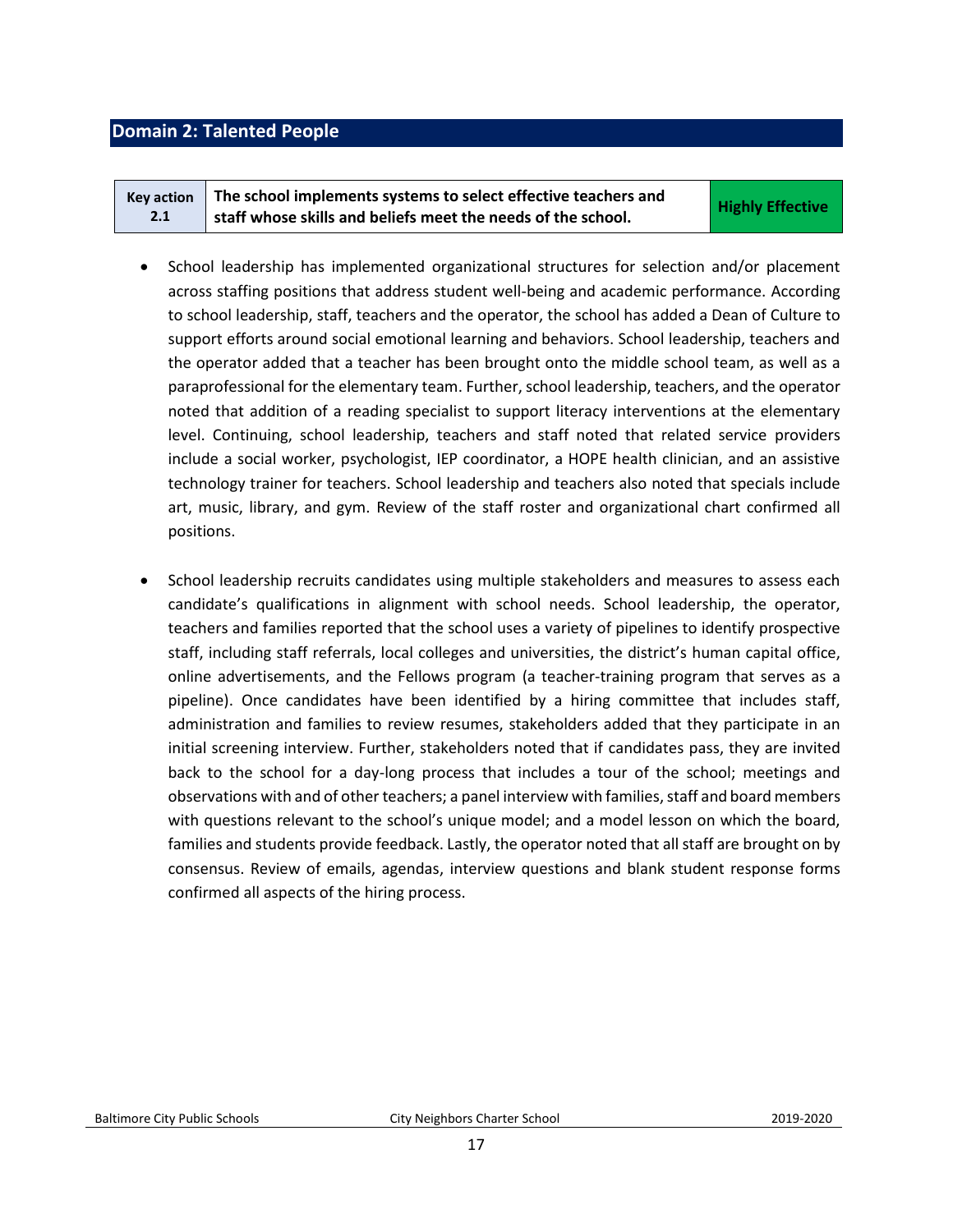|     | Key action $\parallel$ The school develops teacher and staff capacity through | <b>Effective</b> |
|-----|-------------------------------------------------------------------------------|------------------|
| 2.2 | individualized support and professional development.                          |                  |

- School leadership ensures the implementation of a mentoring program, when applicable, to support the development of most new teachers and staff and monitors the program's effectiveness. According to school leadership and teachers, teachers participate in a mentoring program where they are assigned to a veteran teachers or member of the leadership team for two years with whom they meet weekly. School leadership and teachers added that teachers initially also participate in a new teacher orientation process that spans four months, and mentees meet bi-weekly or monthly as a group to discuss pedagogy, curriculum development, project plans and other aspects of the school's model, such as arts integration. Further, school leadership and teachers noted that supports include co-planning, observations and feedback, peer observations (at the school or other schools)., professional development, resources and more. However, school leadership and teachers noted that the process is for two years, though the COMAR requirement is for early career teachers in their third year to receive support as well. Lastly, however, school leadership clarified that no teachers are currently in their third year of teaching, and most teachers who participate in the mentoring program typically have previous teaching experience but are new to the school's model. Review of the roster confirmed mentors, while review of the mentor overview, agendas, meetings notes and emails confirmed the mentoring program structure and supports.
- School leadership uses multiple methods to provide timely support and interventions to struggling teachers and staff as indicated by data and/or informal or formal observations. School leadership and teachers reported that struggling teachers would be identified through informal and formal observations and data, and supports could include more frequent observations with feedback, sample plans, strategies and resources. School leadership added that that although no teachers are currently on Performance Improvement Plans (PIPs), teachers have received supports when necessary including adding support staff in classrooms, regular meetings, curriculum planning and communication with families; since the teacher has returned, the substitute has continued to support in the teacher's class, and the principal meets weekly with the teachers, which teachers confirmed. School leadership and teachers further noted that when a particular class or grade is causing challenges for teachers, a summit was convened to discuss strategies, which have included behavior plans, adjustments to class structure, push-in support from special educators, additional furniture for the classroom and schedule changes. Review of emails, agendas and summit documentation confirmed supports for teachers.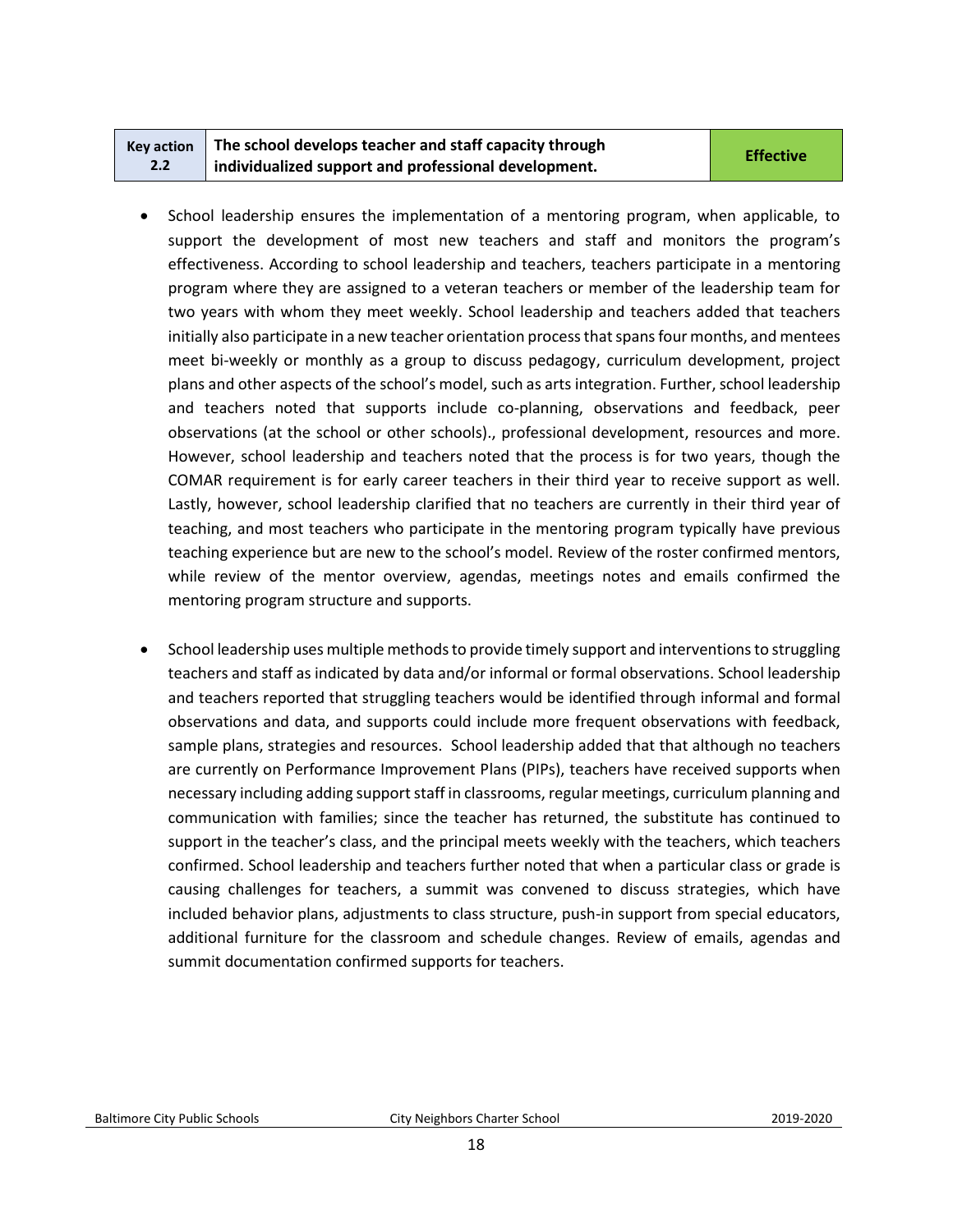• School leadership engages all staff in differentiated professional development based on identified needs. According to school leadership, teachers and the operator, there have been four focus areas around which professional development have been organized: literacy, data, social and emotional learning (SEL) and race/equity, the latter based on the Opportunity Myth. School leadership, teachers and the operator added that focus areas were identified based on data (such as MCAP performance and a race/equity self-audit) and staff feedback, and in some areas, the professional development is supported through consultants. Further, school leadership, teachers and the operator noted that some of the literacy professional development has included sessions on Leveled Literacy Intervention (LLI), Orton-Gillingham through Morgan State University and writing. While SEL training sessions have included restorative practice, peer mediation, and mindfulness. Continuing, regarding differentiated professional development, school leadership, teachers and the operator indicated that on half-day Wednesdays every week, staff participates in professional development that includes break out sessions in addition to whole group sessions, which can be according to grade level or content area, or also allow general educators to meet with indirect service providers. Lastly, school leadership and teachers stated that teachers have the opportunity to attend conferences. Review of agendas, observations and letters confirmed professional development in areas such as literacy, arts, LLI, restorative practice, Orton-Gillingham and more.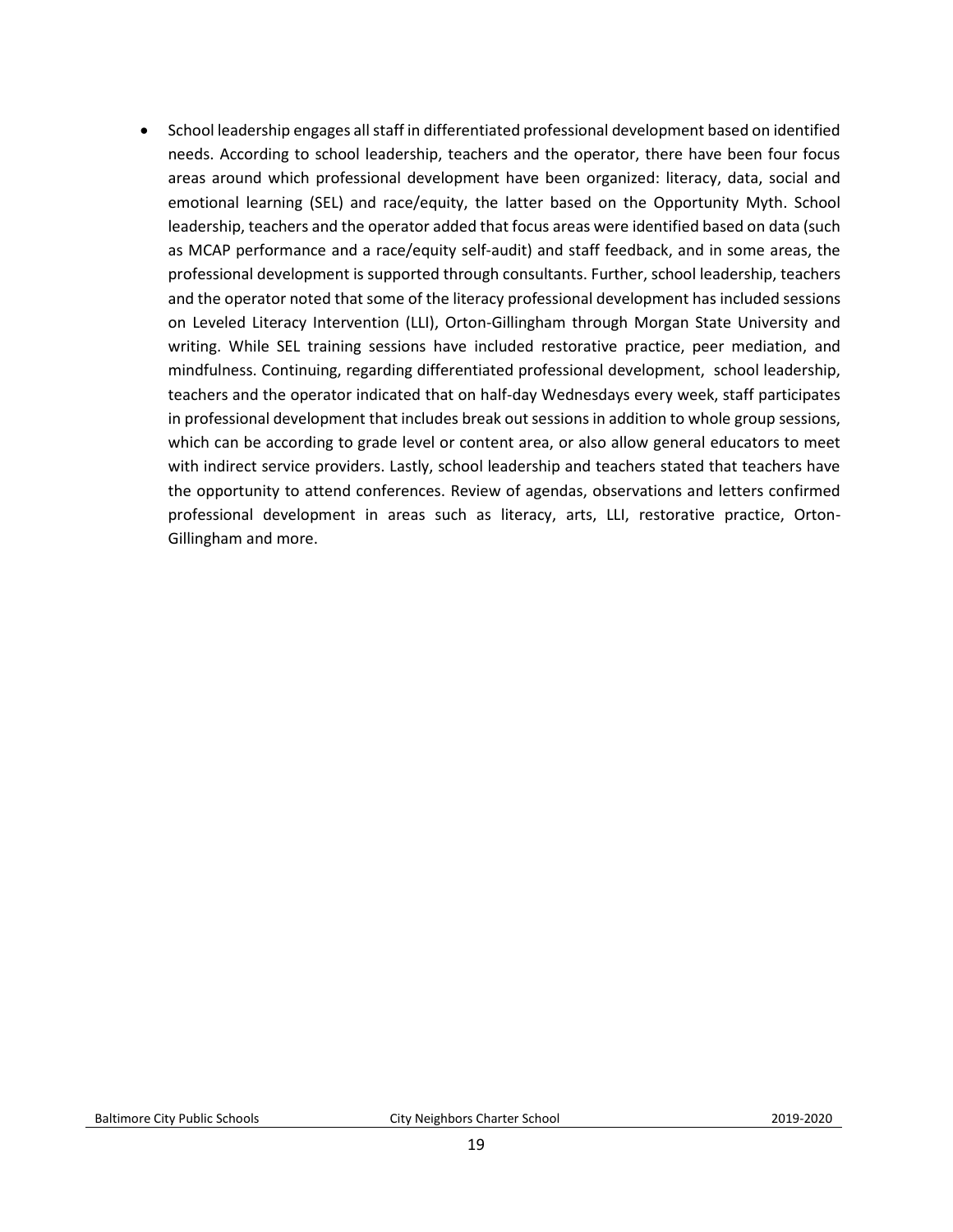#### <span id="page-19-0"></span>**Domain 3: Vision and Engagement**

**Key action 3.1**

**The school has a clear vision and mission that promotes studentcentered, culturally relevant learning that prepares students for future success.** 

**Effective**

The school community shares an understanding of the school's mission and vision, including an understanding of initiatives and values that support high student achievement. According to the board, operator, school leadership, teachers, staff, community partners and families, the school's mission and vision is centered around serving as a high performing public school, which incorporates elements of arts integration, project-based learning and Reggio Emilio and engages families and the community to produce productive citizens; some stakeholders also noted a recent diversity focus. Teachers and families added that the motto is that students are "known, loved and inspired," which the site visit team observed on t-shirts. However, When probed, students generally spoke a mission and vision centered around creating a space that is open and non-judgmental, to develop students' talents and be prepared for life, though they did note the community and family engagement element. Stakeholders added that the mission and vision are communicated through the school's handbook, website, school-based events, new teacher orientation and professional development – in many ways, stakeholders indicated it is embedded in everything done by the school. Further, stakeholders reported that initiatives and strategies in place to support the mission and vision included community partnerships, social and emotional learning supports, after school programming, tutoring/instructional supports, . School leadership and staff further indicated an initiative around race/equity to support diversity, while students noted field trips, teachers discussed events, and families noted advocacy efforts in Annapolis and through engagement with local councilmen. Review of the handbook confirmed that the mission was as follows: "To provide an extraordinary public-school education with high academic achievement for all students. Our ultimate goal for our school is that through Project Based Learning, arts integration, parental involvement and community outreach, the students leave enlivened, with deep awareness of themselves, their families and the outside community, and with the capacity to be good citizens." And the vision "Our classrooms serve as individual model communities where issues are discussed, differences in perspectives are welcomed and children work cooperatively, rather than competitively. The governance model - including parents, business and community leaders, teachers, students and the principal - reflect our commitment to cooperative governance, based on the principles of human dignity, consensus, and freedom. Our belief and experience is that when given a strong structure to support generative thinking as well as meaningful activities to perform, all children and adults strive for excellence. Because of this focus, CNCS' impact on the lives of students and families and the community will be powerful, positive and long lasting."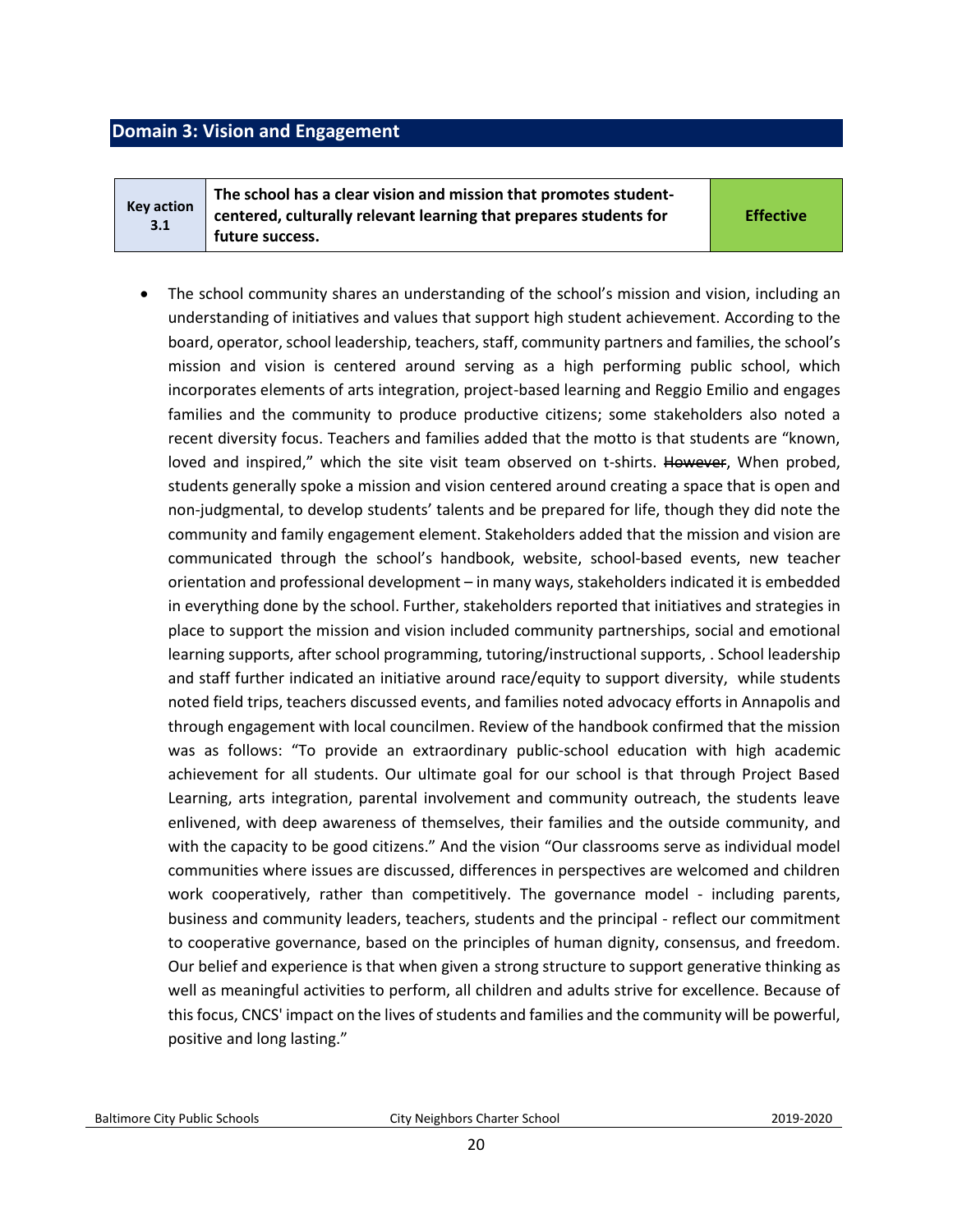• School leadership ensures that the school's programs are culturally relevant and incorporate skills for 21st century success. All stakeholders – the board, operator, school leadership, teachers, staff, students, families and community partners – reported that students learn about cultures in a variety of ways, including an international trip to Germany in the Fall, a social justice curriculum, a Black History Month program, field trips to the Jewish museum and plays at Center Stage, after school clubs such as PRIDE and even a unit on Braille. Stakeholders added that some students published books they wrote or researched long-term projects that incorporated elements of culture from countries such as Ethiopia or Jamaica. Further, stakeholders noted that students learn about immigration, civil rights, women's history and more, and through artist residencies, students are exposed to beat boxers and other cultural speakers. Regarding preparedness for the future, stakeholders noted that students participate in technology class and coding and have access to a fab lab, 3D printer, laptops and other technology, collaborate through project-based learning and advisory in small groups, learn about real world application in classes, and conduct Presentations of Learning three times per year to demonstrate their knowledge. Stakeholders added that students have participated in field trips to Washington, DC and Annapolis to meet with lawmakers and protest for funding; written grants for green initiatives; participate in the Mind Fair; conducted research on food deserts presented to local council members; hiked the Appalachian trail; created plays for a festival; and more. Review of the social justice book club overview, student-created plays for the Young Playwrights festival samples, activist artist texts and tasks, an immigration activity, pictures of field work and digital literacy activities, the German exchange meetings and flight information and more confirmed many of the initiatives.

|     | Key action $\parallel$ The school cultivates and sustains open communication and | <b>Highly Effective</b> |
|-----|----------------------------------------------------------------------------------|-------------------------|
| 3.2 | decision-making opportunities with families and the community.                   |                         |

• The school implements systems to build strong relationships with families and garners feedback in order to make schoolwide decisions. According to all stakeholders – the board, operator, school leadership, teachers, staff, families, students and community partners - the school is a parentcooperative whose board is comprised of family members who lead various committees. Stakeholders added that a variety of events engage families, beginning with welcoming events in August, such as a popsicle social, muffins and meet the teacher, fundraisers through Frank's Pizza, academic nights, adult prom, presentations of learning, all school assemblies, the Winter Arts festival and more. Review of agendas and flyers revealed additional events, such as new family orientation agenda, Kindergarten parent drop in, skate night, grand conversations, and adult prom. Stakeholders added that the school communicates with families in a variety of ways, including the website which includes a calendar of events (and which the communication committee is in the process of revising), a weekly mailer, flyers, posters, social media (Facebook

Baltimore City Public Schools City Neighbors Charter School2019-2020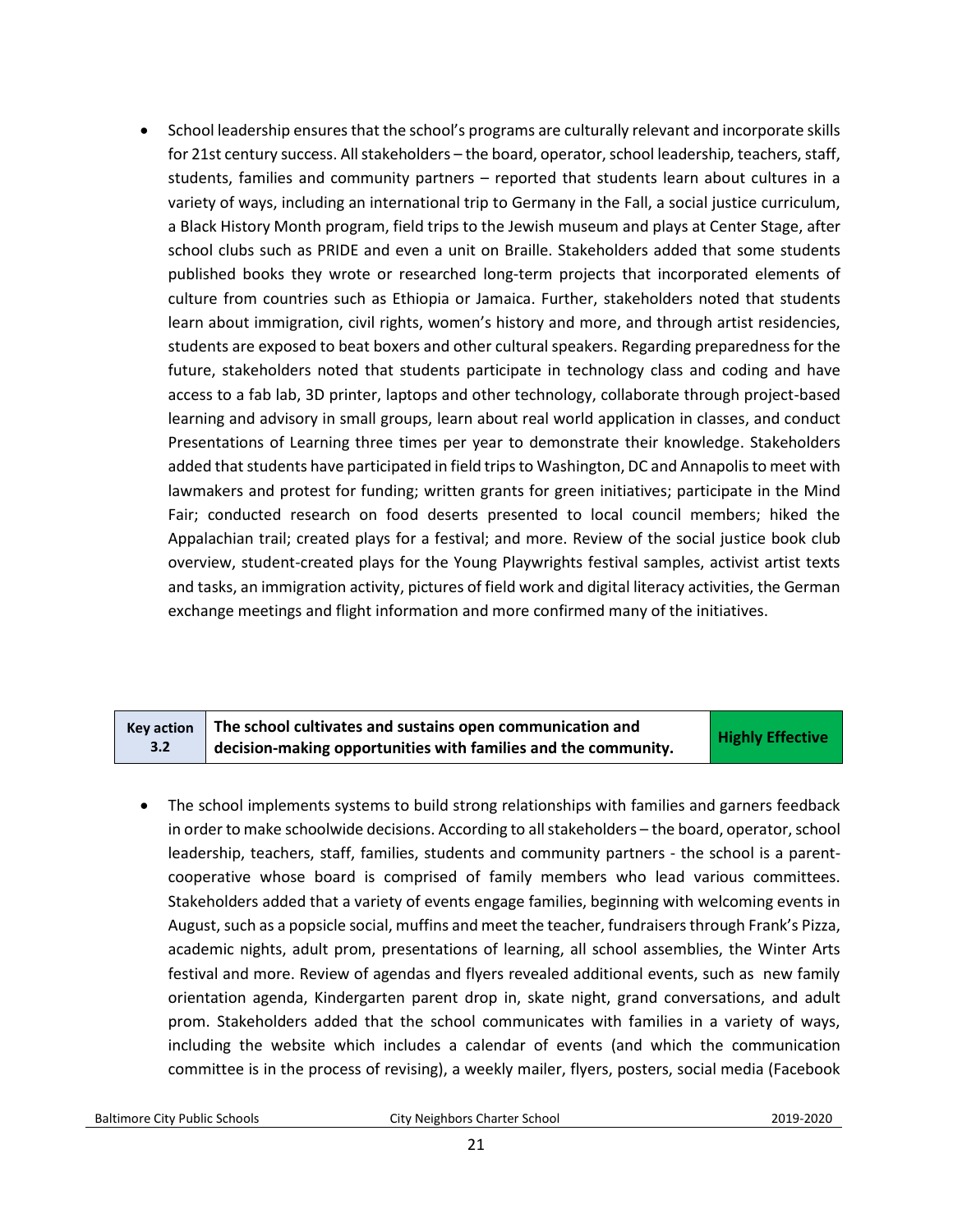and Instagram), emails and face to face conversations; none of the communication currently requires translation. Review of newsletters, Monday mailer emails, flyers, pictures of the parent information board, class newsletters and emails confirmed many of the communication methods. Further, stakeholders noted that in addition to the board structure, families are able to attend monthly Coffee with Kate (the principal) sessions, which serve as open forums for families to voice concerns, etc. Regarding volunteer opportunities, stakeholders noted that a list of opportunities is shared with families each month, and they can serve as classroom parents, attend committee nights monthly, lead after school clubs, chaperone field trips and participate in events such as a recent beautification day at the school, which review of the parent volunteer opportunities overview and tracker confirmed, as well as pictures of parents on field trips and in classes. Lastly, stakeholders noted that feedback from families that resulted in a change in the school included the committee night structure, a workshop provided to families related to the Math curriculum, expanded volunteer and after school opportunities, the diversity committee and more.

• The school builds strong relationships with community stakeholders and leverages resources to meet the needs of students and the school. All stakeholders – school leadership, the board, operator, teachers, staff, parents, community partners and students – noted that community partners are actively engaged to support the work of the school, aligned to the mission and vision and goals, including the Lutheran church from whom they rent and share their facility, local universities (Morgan State, MICA and Towson), who provide tutoring services, professional development and interns, Black Male Yoga (mindfulness), Kennedy Krieger (support around UDL), Arts Everyday, and local businesses such as Frank's pizza and Zeke's coffee (fundraisers). Teachers added that John Hopkins University provides a Bio Eyes program, while families noted that Wide Angle Youth Media, Great Kids farm, and the Hamilton Gallery also support the school. Further, staff noted that Project Power provides nutritional and conflict resolution programming for students. Continuing, stakeholders noted that HOPE health has a clinician on-site at the school to provide mental health supports. Lastly, community partners noted that Outward Bound provides expeditions and character development and outdoor programming for youth, while through Center Stage, students have participated in a young playwrights program. Review of a lease agreement with the church, as well as emails, flyers, monitoring forms and more confirmed partnerships.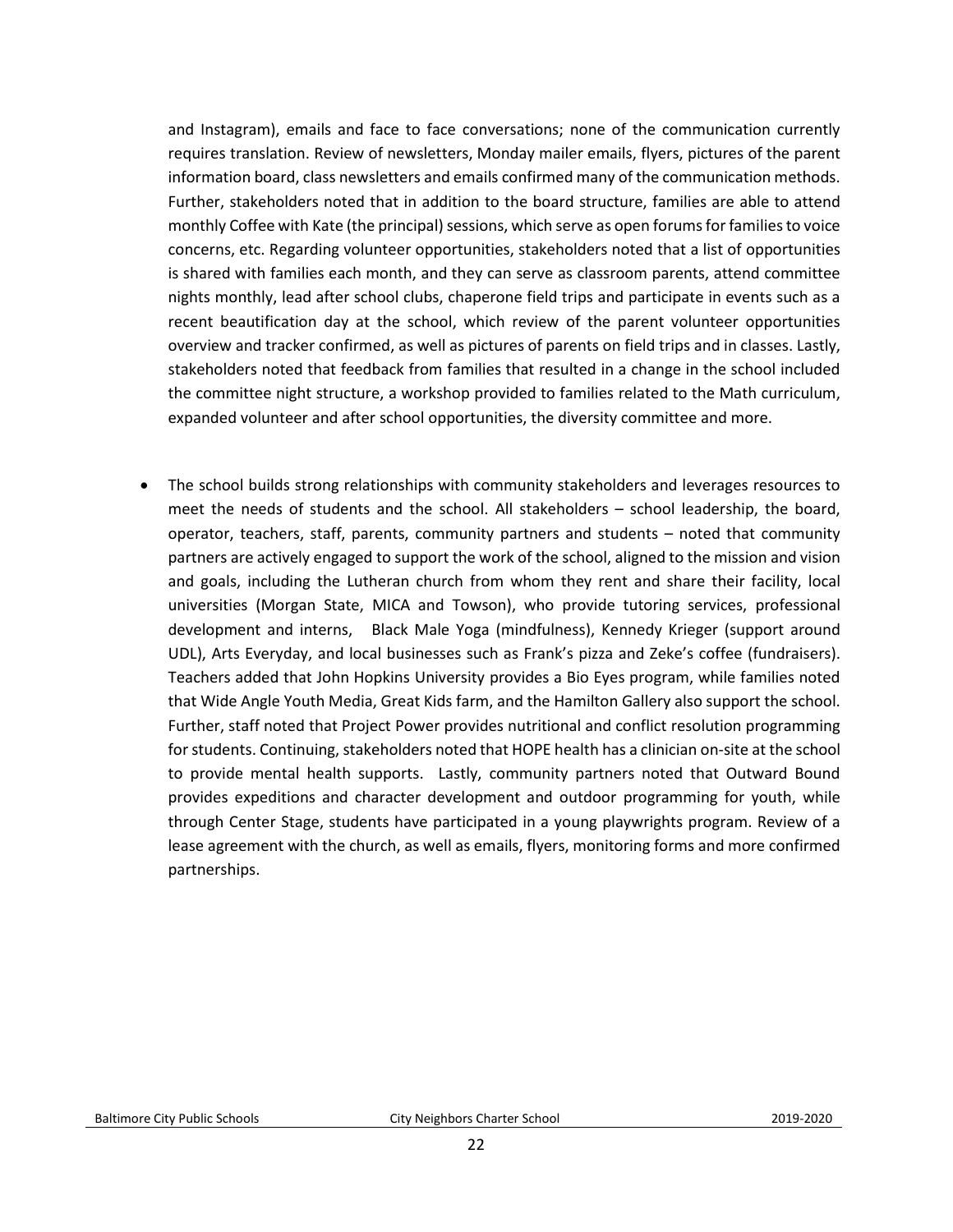| Key action |
|------------|
| 3.3        |

**The climate and culture of the school creates a welcoming learning environment that meets the academic, social, and emotional needs of each student.** 

**Effective**

- The school implements and monitors school protocols that create an environment where staff, families and some students feel welcomed and safe. According to the operator, school leadership, teachers, staff, families, some students and community partners, the school is welcoming due to warm, engaging and approachable staff (including those in the front office) who greet students and families, the open door policy of the school and events such as a hoola-hoop-a-thon and the first day of school where students present teachers with flowers. However, when probed, some students felt the school was not always welcoming due to student behavior. Regarding safety, the operator, school leadership, teachers, staff, families, some students and community partners reported that the school is physically safe, due to a buzzer required for entry, locked doors, a visitor sign-in process, the small size of the school, relationships between adults and students, strong communication systems (such as the GroupMe app used by staff), drills, and a large adult presence. However, some students felt only somewhat safe due to an increase in fighting and aggressive behavior, which staff confirmed. Regarding emotional safety, stakeholders noted that there is intentionality in creating safe spaces for students, including fostering relationships between adults and students; while bullying occurs, it is addressed immediately and is not a pervasive issue; however, some students noted peers that get away with bullying. Lastly, stakeholders noted that school leadership is open and receptive to feedback, and even invites it. Review of the school's emergency safety plan, crisis response plan, handbook and emails confirmed procedures and protocols.
- The school develops proactive systems that support individual students' social, emotional, and socioeconomic needs. All stakeholders reported that the school has a focus on social and emotional learning this year, and to that end, has implemented restorative practices (with morning meetings and closing circles), peer mediation and the Second Step curriculum. School leadership added that there are behavior contracts that students in grades fourth through eighth sign, while teachers noted that they have implemented calm down corners in classrooms. Further, school leadership, teachers, staff and students indicated that staff check-in and out with specific students, and clinicians and Outward Bound provide mentoring to groups of girls and boys at the school. Continuing, staff reported that students in middle school participate in advisory in middle school, which fosters connections between adults and students in small groups, and the aforementioned yoga program has trained teachers on mindfulness and breathing activities for students. Regarding socioeconomic supports, stakeholders noted that the school has a share program, or supply cooperative, that allowed families to pay \$50 for school supplies for the year, as well as field trip assistance, after care and summer camp sponsorships are also available to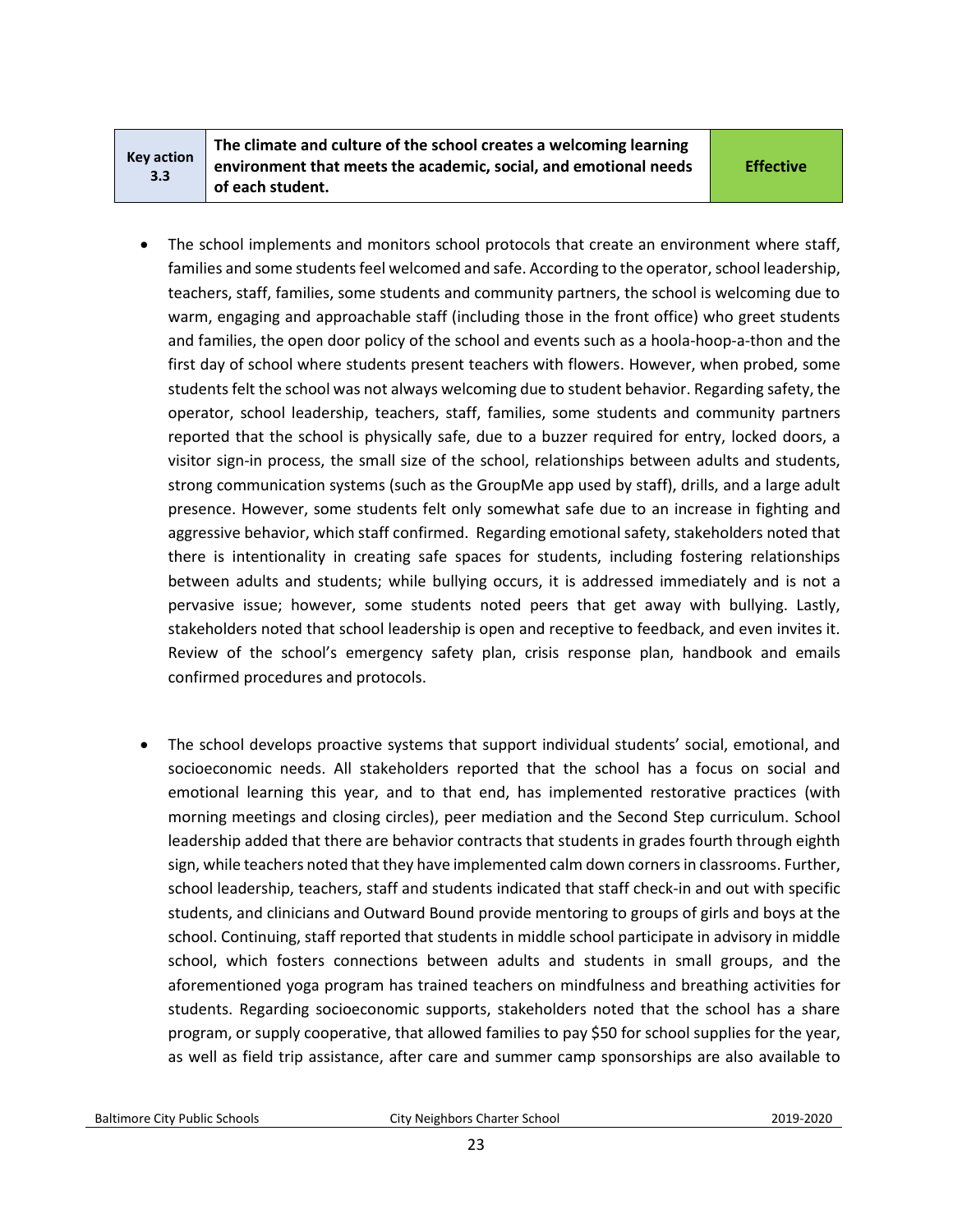students and more. Lastly, stakeholders noted that there is a Boots, Breakfast and Beyond event that allows for a clothing swap.

- School leadership establishes consistent structures to recognize and celebrate student achievement. School leadership, teachers, staff, families, and students stated that recognition is more intrinsic than extrinsic, and students are recognized through verbal praise, written comments, shout outs in emails, the posting of their work and art in school or at local galleries, and the publishing of student-written books. School leadership added that there is an honors ceremony for students in middle school, as well as a graduation ceremony in which students receive "warm diplomas" (a document noting the contributions students have made to the school community) . Further, school leadership, staff noted that Presentations of Learning allow students to showcase their knowledge. Continuing, students, families and staff stated that the Mind Fair allows students an opportunity to showcase their learning on various topics acquired through research project. Lastly, parents and students indicated that students are also celebrated through performances, such as all school assemblies, talent shows and winter and spring arts celebrations. Review of emails to families that included shout outs to students and talent show permission slips confirmed some of the celebrations.
- School leadership establishes consistent structures that demonstrate value and recognition of staff. According to school leadership, staff and teachers, teachers are celebrated through shout outs in staff professional development sessions weekly as well as through email, which review of emails of appreciation to teachers confirmed. School leadership, staff and teachers added that staff also participate in potlucks and receive meals and cake during professional development and other occasions. Further, school leadership, teachers and staff indicated that staff receive thank you cards and notes, warm diplomas, life event celebrations and food trains and support while sick. Lastly, school leadership indicated that staff receive honors from families and teachers during teacher appreciation week, and also school "swag," such as t-shirts. Review of emails revealed the school held a holiday luncheon for staff, and also confirmed staff acknowledgement and teacher appreciation.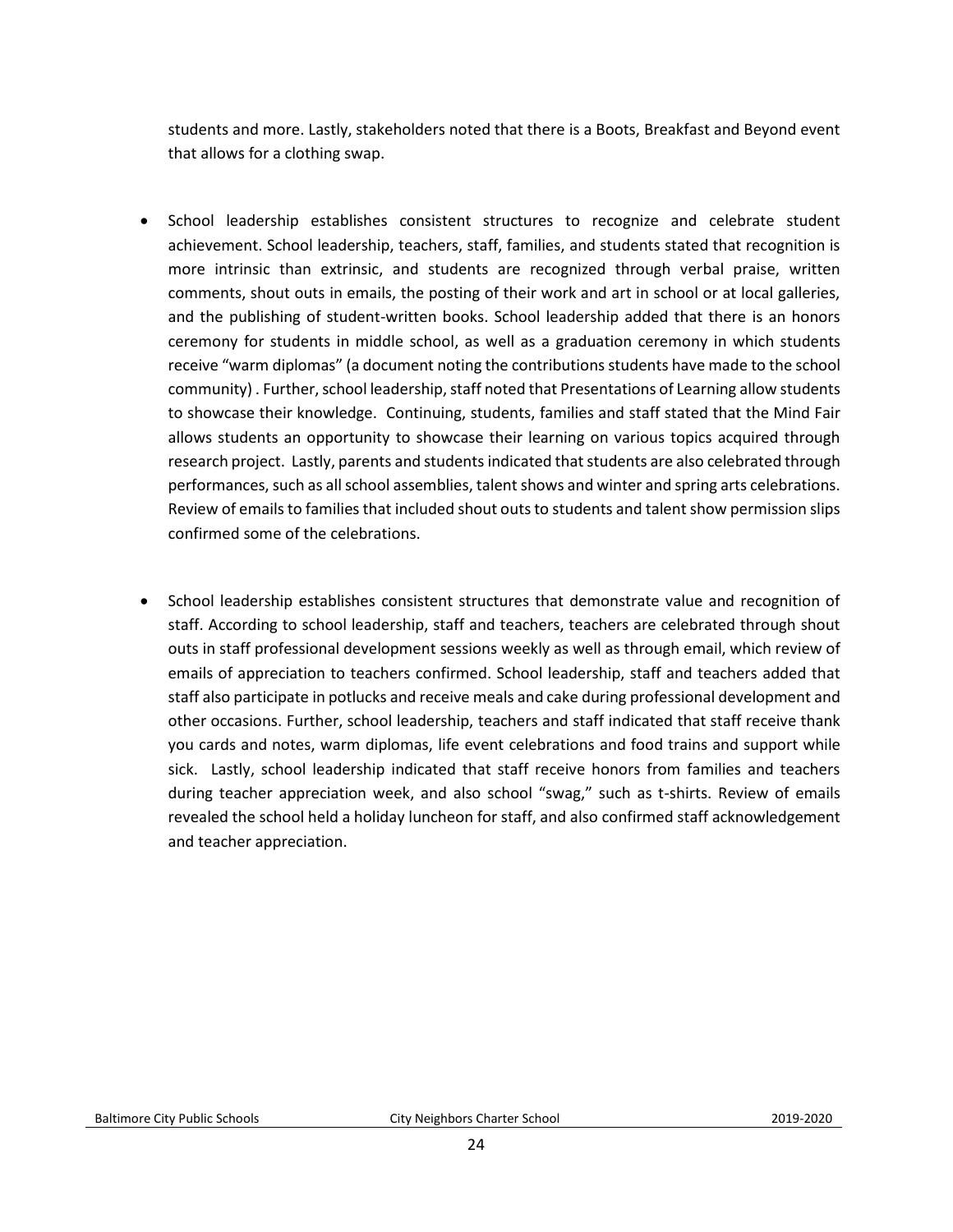#### <span id="page-24-0"></span>**Domain 4: Strategic and Professional Management**

| Key action $\parallel$ The school establishes clear goals for student achievement and | <b>Effective</b> |
|---------------------------------------------------------------------------------------|------------------|
| tracks progress toward goals.                                                         |                  |

- School leadership collaborates with teachers to establish and communicate measurable goals for the improvement of student learning and strategies aligned to the goals. According to school leadership, teachers, families, the board and operator, the school has a multitude of goals for the current year, which include increasing proficiency on MCAP in both English and math by 10%, reducing suspensions by 15% (20% for students with disabilities), increasing the percentage of third graders reading on grade level to 85%, and also closing achievement gaps by 5% for students in grades third through fifth who are economically disadvantaged, and in grades sixth through eighth for students with disabilities, as well as grades seventh and eighth by 10%. Stakeholders added that there is also a goal to increase parental engagement, by reducing by half the number of families with no participation, as measured by parent participation at events or through volunteerism, and strategies include the implementation of monthly committee nights with childcare and food provided, as well as greater outreach and tracking of participation. Further, stakeholders reported that strategies to support the academic goals include interventions, after school tutoring programs, data analysis, small groups and progressions, while strategies to support the climate goal include the Dean of Culture position, restorative practices and peer mediation. Continuing, stakeholders noted that the goals and strategies were developed collectively by staff and with the board and operator beginning at an annual retreat in May and continuing through the summer during the summer institute through review of data and discussion of the Opportunity Myth. Review of the board dashboard confirmed the school-wide goals and strategies, and review of a Back to School Night agenda confirmed that goals were shared with families.
- School leadership and all staff participate in analysis of school-wide data and instructional practices to monitor progress towards goals, revisiting and adjusting action plans as needed. School leadership and teachers reported that school-wide data has been discussed and re-visited during half-day Wednesday professional development sessions, where student performance data, strategies, and progress are reviewed. School leadership and teachers added that data to benchmark progress includes running records, iReady, teacher-created assessments, Teachers College writing assessments, suspensions, detentions and more. Further, stakeholders noted some goals have been met already. Lastly, school leadership and teachers noted that while no changes have been made to goals, other changes include enhancement of strategies such as coteaching or adjustments to pacing and grouping. Review of staff and professional development meeting agendas confirmed that staff reviewed MCAP data closely in September and in January and February updates to data, such as MCAP, suspension and detention goals were shared, while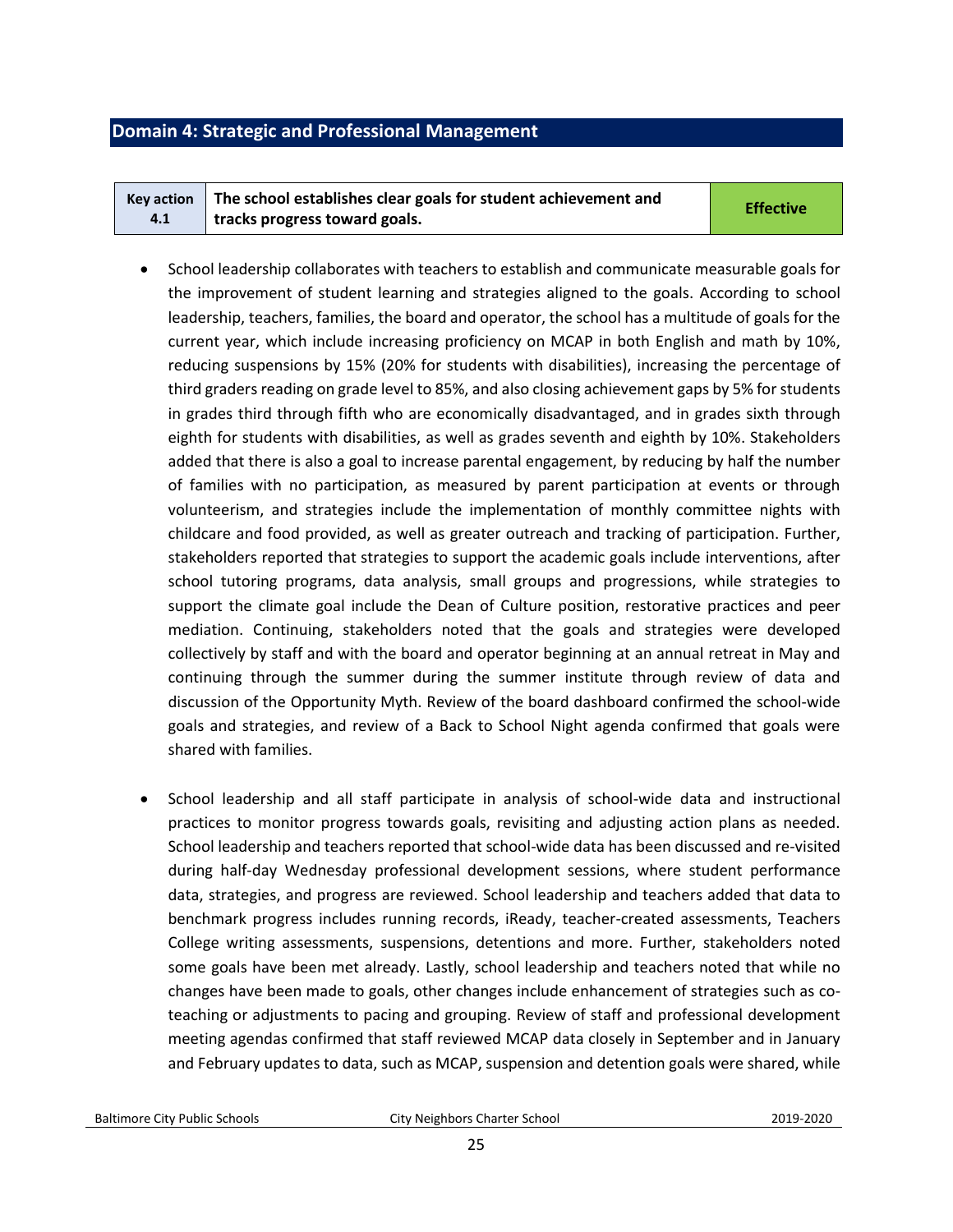review of dashboard goals includes baseline data, measures and progress updates from November and January.

#### **Key action 4.2 School leadership allocates and deploys the resources of time, human capital, and funding to address the priority growth goals for student achievement.**

**Effective**

- Budget distributions and resource allocations are aligned to school goals and priorities that support equitable learning environments. According to school leadership, teachers and parents, budget allocations for the current year aligned to school goals included the Dean of Culture role, an additional teacher in middle school and a paraprofessional in the elementary school, as well as after school tutoring for MCAP and professional development. Teachers added that Chromebooks were purchased for middle school students and more money was available for field trips, such as the exchange trip between the school and Germany. Further, school leadership and staff noted that staff are involved in the budget process, which is iterative, and reviewed the budget in staff meetings – some teachers indicated they served on the budget committee, which has a representative from each team to make recommendations to the finance committee of the board, which includes families. Parents confirmed that they serve on the finance committee and receive input from staff in open budget conversations. Lastly, teachers did not note any inequities in the budget, due to the fact that staff across a variety of areas are involved in decision-making and an inequitable budget would not be approved. Review of various funding streams (such as Title II and IV) confirmed investments in staff, after school tutoring, and professional development (such as equity and UDL) and review of the Targeted Support and Improvement (TSI) grant confirmed investments in interventions, such as LLI. Review of the Fiscal Year 2020 budget confirmed a focus on equity and an added staff member.
- School leadership leverages staff in key roles in support of school-wide goals. School leadership and teachers reported that the school uses a model of distributive leadership, and staff serve in additional roles based on strengths, such as the planner "aheader" (the person who will take the lead on projects) and the arts integrator. Teachers added that they also serve on committees, to which they are nominated and elected by peers, such as hub (to support school leadership), budget, governance and staff members are also board representatives and foundation representatives, which review of staff election ballots confirmed. Further, teachers noted that they provide after school tutoring, lead clubs and assist in planning all school assemblies. Continuing, some teachers noted they also support summer camp. Review of staff meeting agendas confirmed updates were includes from the planner "aheader: and committee and club leads. Review of Hub agendas also confirmed staff support for leadership around administrative needs and long-term goals.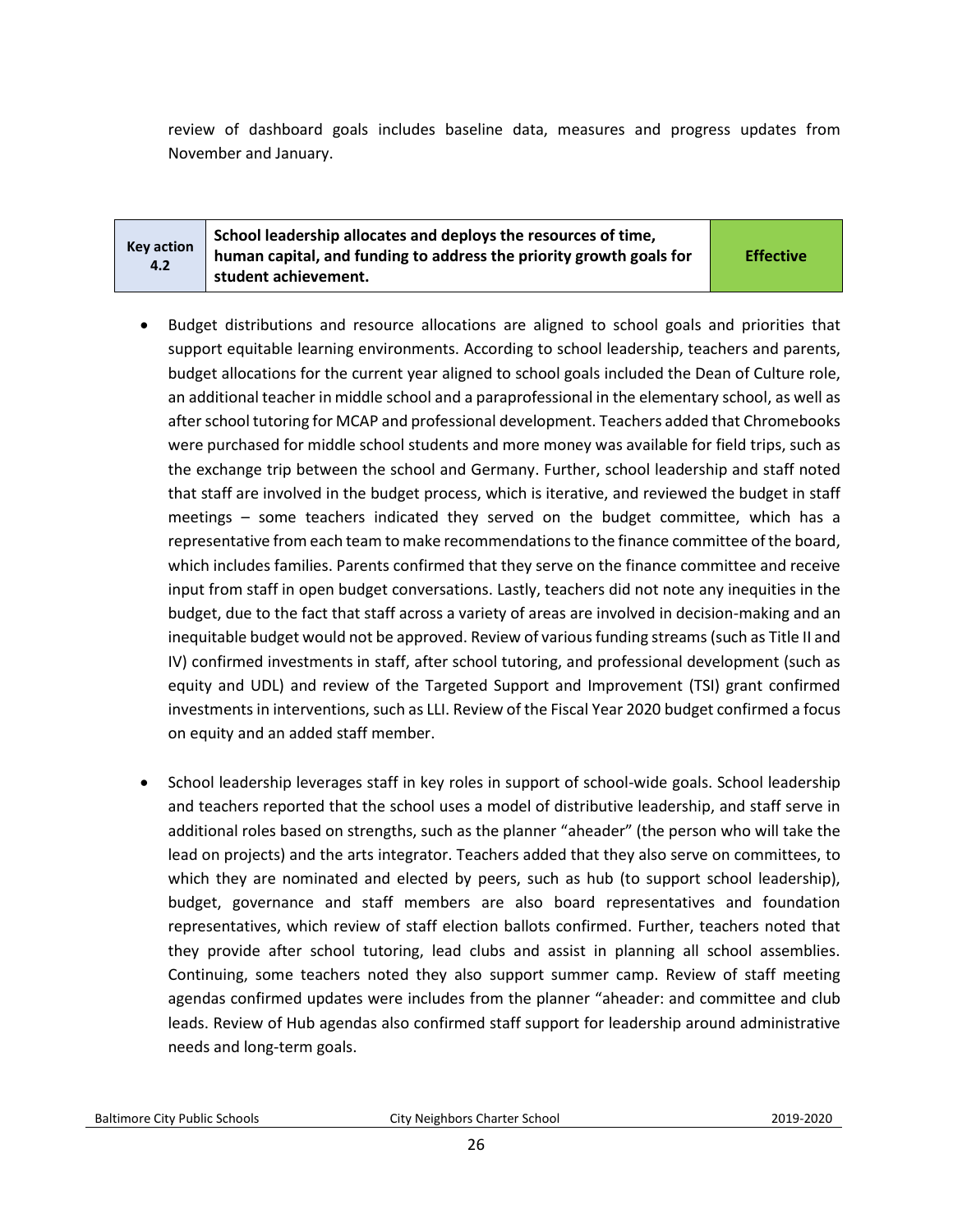• School leadership leverages common staff time to focus on professional learning and collaboration in support of student achievement. According to school leadership, teachers, and the operator, teachers meet weekly in grade level bands (K-3, 4-5, and middle school) to collaborate and meet with indirect service providers once a month. School leadership, the operator and teachers added that during this time, teachers review data, plan interventions and projects, and discuss skill and social development as well as student concerns. Further, some teachers noted they have an additional meeting each week to discuss field trips and plans for substitutes. Lastly, the operator and some teachers noted that they also meet with interventionists, art teachers, or partners to plan and receive professional development. Review of collaborative planning agendas confirmed various topics of discussion. For example, one collaborative agenda from Feb 6, 2020 revealed topics such as discuss potential removals, assign observers, discuss additions to the intervention lists, reorder the list in order of concerns, discuss the SST process and review 504.

| <b>Key action</b> | School's board of trustees (or operator) provides competent | <b>Highly Effective</b> |
|-------------------|-------------------------------------------------------------|-------------------------|
| 4.3               | stewardship and oversight of the school.                    |                         |

• The governing board and operator maintain essential knowledge of the school and provide oversight of the academic program. According to school leadership, the board and operator, the board is comprised on parents of students in the school, and both members of the board and operator are on site frequently, for events such as Presentations of Learning, international potlucks, Breakfast, Boots and Beyond and more, in addition to monthly board meetings and committee nights; the board is also active in volunteerism within the school, serving in roles such as classroom parents. School leadership, the board and operator added that the principal meets weekly and communicates daily with the operator, and the principal shares a monthly report with the board. Regarding academic oversight, school leadership stated that there is an academic committee on the board, who report progress towards school-wide goals (which the board reviews and approves) to the full board based on the dashboard, which includes baseline data and benchmarking measures such as iReady, report cards, running records, school-based assessments, suspensions, detentions, parent participation; the board and operator confirmed the aforementioned school-wide goals, measures and also several strategies and larger initiatives, such as after school tutoring, the SEL supports (Dean of Culture position, restorative practices, peer mediation and Second Step curriculum) and the race-equity audit and professional development. Further, the board generally articulated progress towards goals, which the operator, who serves as a coach for school leadership and is involved in several aspects of school operations, could more concretely describe and also noted some areas of concern in regards to the goals. Review of the City Neighbors board dashboard confirmed goals and progress.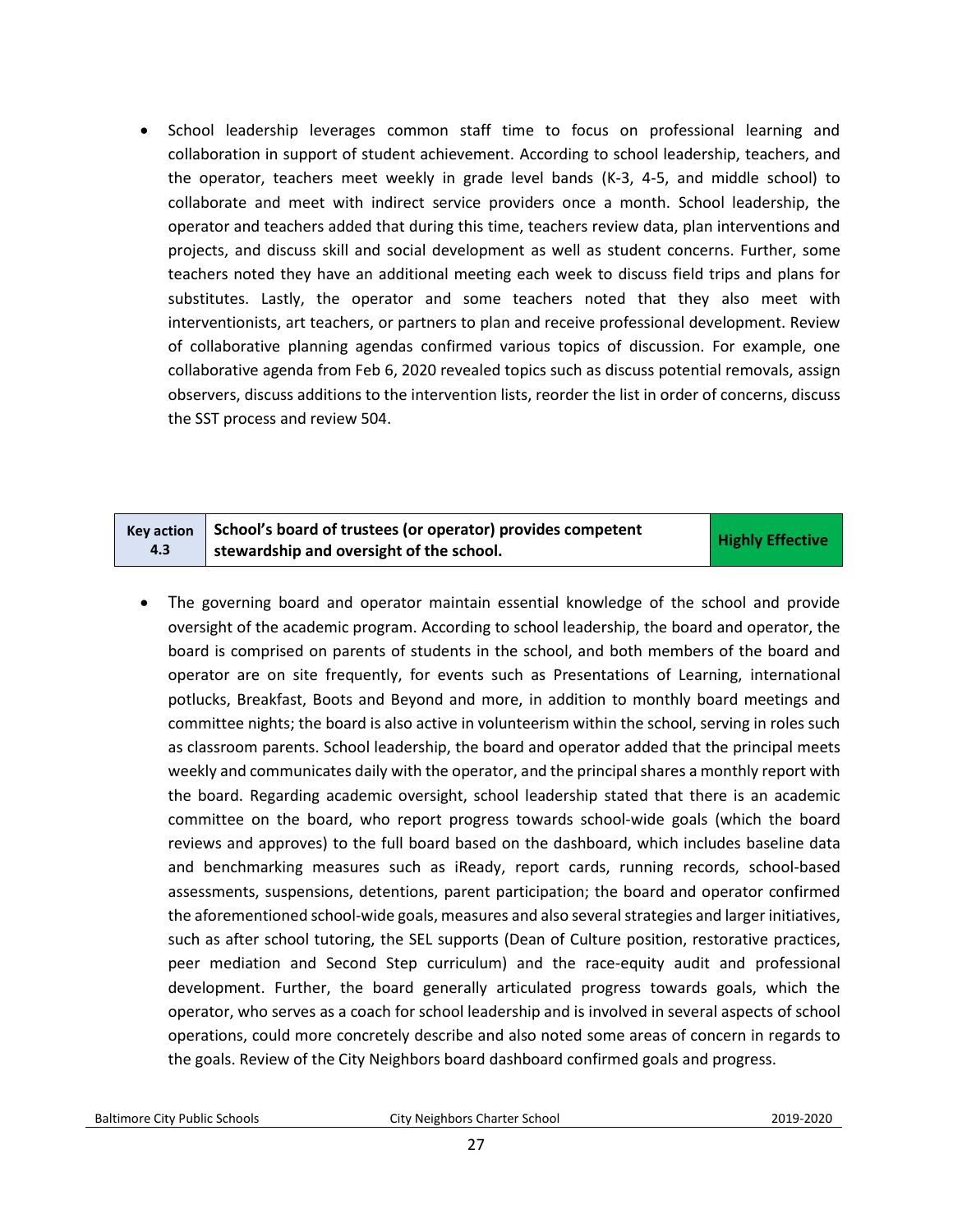- The governing board and operator provide financial oversight by monitoring the school's financial records and ensuring that the school remains fiscally viable. School leadership, the board and operator reported that the board has a finance committee, which prepares monthly statements for the entire board to review budget to actuals, forecasting, any deficiencies or surplus, and also engages an external accountant who reviews the budget quarterly with school leadership and the operator. School leadership, the board and operator added that the budget process begins with the board, which includes using per pupil dollars to allot for salaries, supplies, and projections, and then receives feedback from staff regarding priorities to be vetted, and comes back to the board for final approval. Further, school leadership, the operator and board noted that the operational budget for the school is also supported by additional fundraising efforts (because operational costs have been rising while district funding has decreased) led by a committee of the board, which includes an annual target that will be exceeded this year for the City Neighbor's Foundation through grant writing and also events such as the gala and fundraisers (boxtops and Frank's pizza). Further, the operator indicated that financial goals include building a cash reserve; at this point, one of the loans has been paid off. Continuing, the board and operator indicated that the audits have always been "clean" and the school is fiscally healthy. Lastly, the operator noted that a very small fraction of the budget goes to the operator, and any surplus goes back into the school budget the following year. Review of the financial audit, financial review, finance committee agendas, and fundraising confirmed goals, budget process, cash flow, operating expenses, fundraisers and more.
- The governing board and operator maintain effective governance practices to ensure organizational viability, including the systemic selection and oversight of the school leader. According to school leadership, the board and operator, there is a Governance committee within the board to provide accountability and ensure sustainability, which vets by-laws and a decisions matrix, which has been an addendum to the by-laws. School leadership, the board and operator added that committees also include Diversity and Inclusion, Finance, Fundraising and Development, Classroom Parent Organization, Family Participation, Community Relations, Facilities, and Communications, each of which support an aspect of the mission and vision of the school, and for which members serve three-year terms, which are voted on by the school, and which committee meeting agendas confirmed; roles also include President, Vice President, Treasurer and Secretary. With sustainability in mind, school leadership, the board and operator reported that the board is undergoing a re-structuring process, aided by the support of a consultant, to ensure that the founding board is transitioning to an operational board at this point in the school's history, by examining board and committee structure, transfer policies (so current board members can overlap with new board members over the course of their terms to be meaningfully on-boarded), encouraging greater parent involvement, and gathering feedback from the staff and board. The board and operator noted that other continuous improvement efforts include the race/equity audit, which is a three-year project, was based on the MCAP achievement gap, and has involved the work of a consultant. In regards to training, school leadership, the board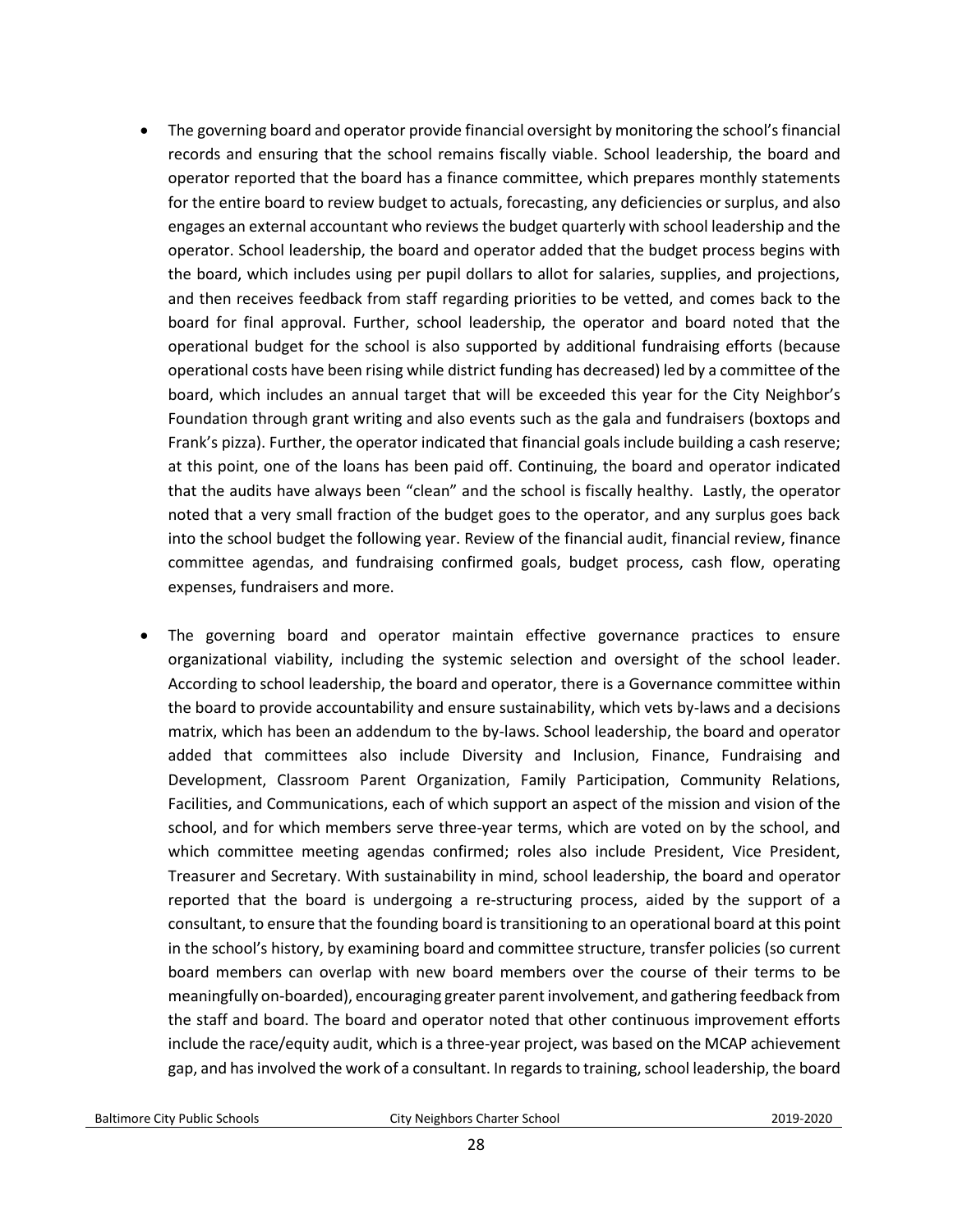and the operator indicated that school leadership has received data training, Regarding evaluation of the school leader and operator, all stakeholders noted that the principal and operator each have goals to which they are held accountable, which are reviewed and approved by one another, and progress towards goals is reviewed twice per year, and includes a 360 feedback process from staff, the board, and some parents; the school leader's process is twofold, as the district is also involved in the evaluation process. Review of the governance committee bylaws work confirmed revisions to board structure and by-laws, while review of board minutes and committee reports included foundation reports and strategic planning. Review of the principal and operator evaluations revealed there is an internal feedback process, and confirmed staff feedback related to the charter's process and tool.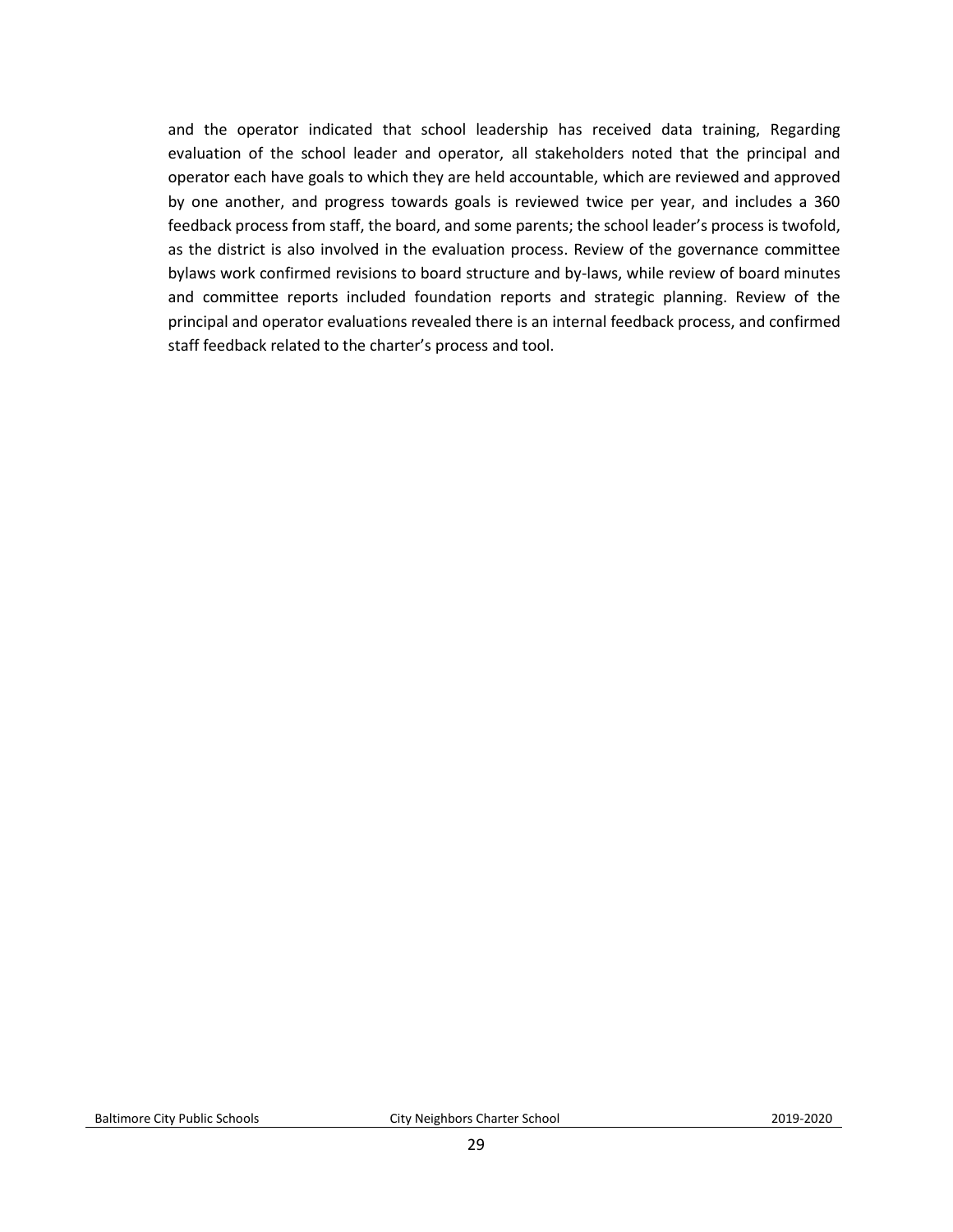## <span id="page-29-0"></span>APPENDIX A: SCHOOL REPORT COMMENTS

#### **Domain 1: Highly Effective Instruction**

None

**Domain 2: Talented People**

None

**Domain 3: Vision and Engagement**

None

#### **Domain 4: Strategic and Professional Management**

None